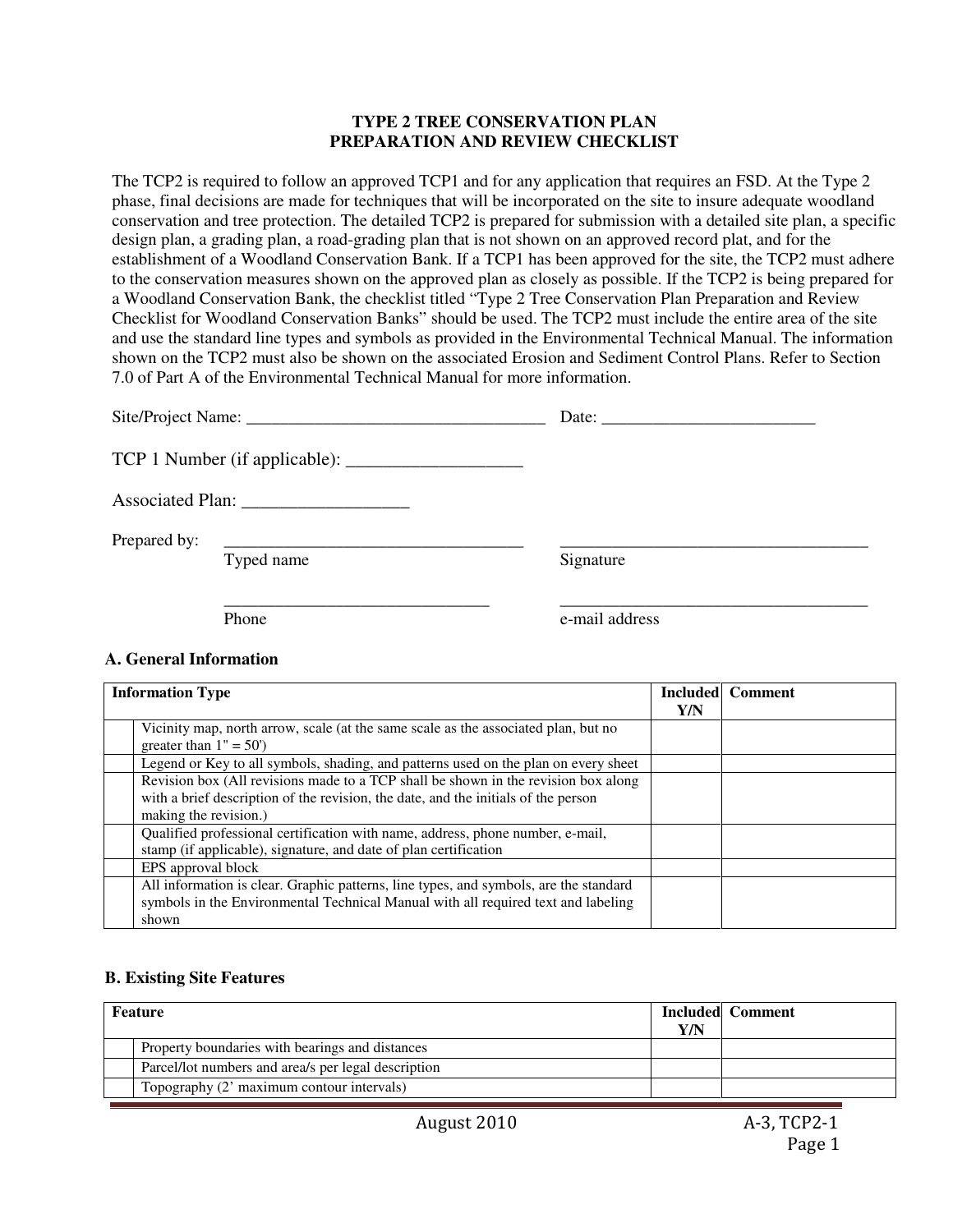| Physical site features shown such as buildings, roads, driveways, etc.                       |  |
|----------------------------------------------------------------------------------------------|--|
| Woodlands and trees (must extend 100' off the property line on all sides)                    |  |
| All specimen, champion and historic trees shown with their critical root zones               |  |
| Specimen, Champion and Historic Tree Table showing tree number, species, size,               |  |
| condition and reason for the determination of the condition, proposed disposition            |  |
| and any comments regarding special preservation treatments or recommendations. A             |  |
| note should also be added to indicate that the trees were survey located. (All trees         |  |
| within 100 feet of the proposed LOD shall be survey located.)                                |  |
| Regulated streams and their required buffers (buffers measured from top of bank and          |  |
| as shown on an approved NRI)                                                                 |  |
| Wetlands and their required buffers as shown on an approved NRI                              |  |
| 100-year floodplain delineation as shown on an approved NRI                                  |  |
| Critical habitat areas as obtained from the Maryland Department of Natural                   |  |
| Resources, Wildlife and Heritage Division                                                    |  |
| Forest Interior Dwelling Species (FIDS) habitat and designated buffers                       |  |
| Location of PMA as shown on an approved NRI                                                  |  |
| Slopes 15% and greater                                                                       |  |
| Adjacent historic sites or districts labeled as listed in the latest edition of "Illustrated |  |
| Inventory of Historic Sites and District Plan for Prince George's County,                    |  |
| Maryland."                                                                                   |  |
| Unmitigated 65 dBA Ldn noise contour shown and labeled if site is adjacent to or in          |  |
| the vicinity of a roadway of arterial classification or greater                              |  |
| Utilities and their associated easements if applicable                                       |  |
| All other easements                                                                          |  |
| A note regarding the location and current possession of "previously dedicated land"          |  |
| is provided                                                                                  |  |

### **C. Proposed Site Features**

| <b>Feature</b>                                                                        |     | <b>Included</b> Comment |
|---------------------------------------------------------------------------------------|-----|-------------------------|
|                                                                                       | Y/N |                         |
| Lot lines with dimensions, setbacks, lot and block numbers, and lot area              |     |                         |
| Internal roads with limits of paving and street grades                                |     |                         |
| Proposed building locations (to be represented by actual proposed building footprints |     |                         |
| or the maximum limits of proposed construction)                                       |     |                         |
| Proposed grading and proposed limits of disturbance to include all sediment and       |     |                         |
| erosion control devices, stockpiles and other areas that need to be cleared during    |     |                         |
| construction (see Sec. 25-122(b) for requirements regarding limits of disturbance)    |     |                         |
| Conceptual stormwater management methods and facilities                               |     |                         |
| Water and sewer lines and easements or well and septic                                |     |                         |
| Public utility easements (PUE) where required                                         |     |                         |
| Proposed noise mitigation measures shown (as necessary)                               |     |                         |
| Mitigated 65 dBA Ldn noise contour shown and labeled (as necessary)                   |     |                         |
| Building restriction lines from all property lines and the required 25-foot building  |     |                         |
| restriction line from the 100-year floodplain                                         |     |                         |

## **D. Woodland Conservation Information**

| <b>Information Type</b> |                                                                                                                                                                                                                                                    | Y/N | <b>Included</b> Comment |
|-------------------------|----------------------------------------------------------------------------------------------------------------------------------------------------------------------------------------------------------------------------------------------------|-----|-------------------------|
|                         | Woodland Conservation Worksheet (appropriate worksheet must show zoning and<br>proper calculations of all acreages to the nearest one-hundredth of an acre; do not<br>deduct land from the gross tract area that has not, to date, been dedicated) |     |                         |
|                         | Standard TCP2 notes and other TCP2 notes that may be appropriate                                                                                                                                                                                   |     |                         |

L,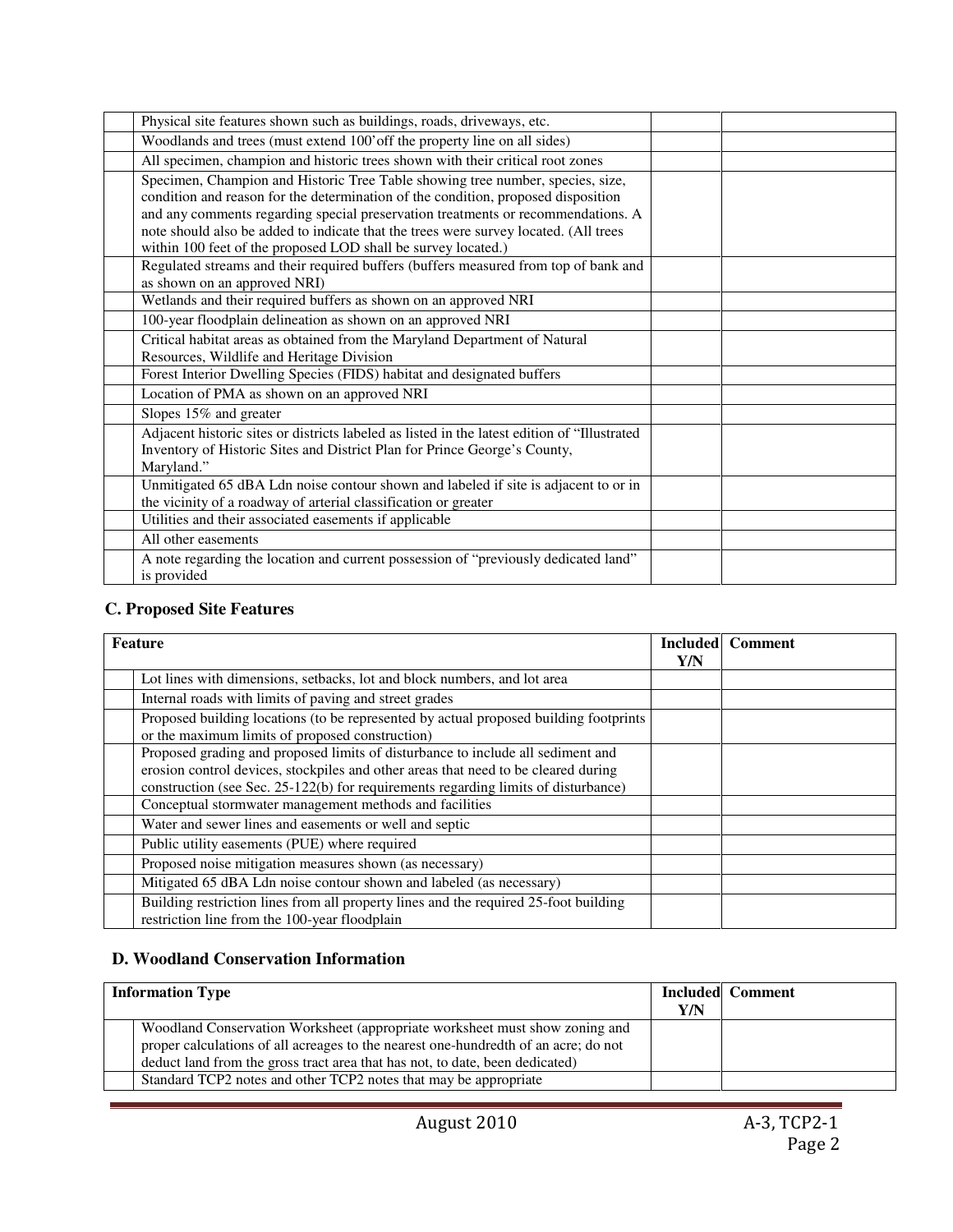| Woodland Conservation Areas (WCAs) (must address Sec. 25-122(b) and Sections             |  |
|------------------------------------------------------------------------------------------|--|
|                                                                                          |  |
| 6.5.4 and 6.6 of the Woodland and Wildlife Habitat Conservation Technical                |  |
| Manual)                                                                                  |  |
| Woodlands clearly identified by the treatment proposed (Woodland Preservation            |  |
| Area, Woodland Reforestation/Afforestation Area, etc.)                                   |  |
| Acreage shown to the nearest 1/100th acre for each of the woodland treatment areas       |  |
| shown                                                                                    |  |
| All woodland conservation areas are a minimum size of 10,000 square feet and a           |  |
| width of 50 feet except where these areas abut other protected woodlands previously      |  |
| protected by a TCP or other prior approved mechanism, such as a conservation             |  |
| easement, and where the combined total of these areas is 10,000 square feet in size      |  |
| and 50 feet in width. Landscaped areas may be 35 feet in width.                          |  |
| There are no woodland conservation areas located on lots less than one (1) acre in       |  |
| size; within 40 feet of the front and rear of all building footprints; within 20 feet of |  |
| the sides of all building footprints; within 30 feet of a commercial or industrial       |  |
| building; within 10 feet of the rear lot line of a town house; or within 5 feet of a     |  |
| parking lot. These dimensions are shown on the plan.                                     |  |
| Woodland preservation is not located within the 100-year floodplain, utility             |  |
| easements, or other areas where control of the land and its preservation is not          |  |
| possible                                                                                 |  |
|                                                                                          |  |
| Land to be dedicated or conveyed containing WCAs of any kind, has received               |  |
| approval from the future property owner/s. The approval documents will be                |  |
| provided with the TCP2 if they were not provided with the TCP1.                          |  |
| For TCP2s with more than one sheet, a Woodland Conservation Summary Table as             |  |
| shown in Part A, Section 6.2 of the Environmental Technical Manual has been              |  |
| provided on the cover sheet                                                              |  |
| For projects where woodland conservation is located on lots/parcels, a "Lot-by-Lot       |  |
| table" has been provided as shown in Part A, Section 6.2 of the Environmental            |  |
| <b>Technical Manual</b>                                                                  |  |
| Fee-in-lieu:                                                                             |  |
| If the project is phased, the TCP2 must provide the breakdown of the fee-in-lieu         |  |
| amount required for each phase. If the fee-in-lieu option has been approved for use      |  |
| on the subject property, the fee must be posted prior to the issuance of any permits     |  |
| unless the project is phased.                                                            |  |
|                                                                                          |  |

## **E. Specimen, Champion, and Historic Trees**

| <b>Information Type</b>                                                                                                                                                                  |  | <b>Included Comment</b> |
|------------------------------------------------------------------------------------------------------------------------------------------------------------------------------------------|--|-------------------------|
| A table that includes information regarding the species, diameter at breast height,<br>numerical and descriptive condition rating, and whether the tree is to be preserved or<br>removed |  |                         |
| Individual trees are shown on the plans with their critical root zones shown and an<br>indication as to whether the tree is to be preserved or removed                                   |  |                         |
| Grading, structures, and any other activities that are proposed within the critical root<br>zone have been shown                                                                         |  |                         |
| Proposed limits of disturbance (LOD) have been shown on the plan                                                                                                                         |  |                         |
| Details for time of occurrence, equipment to be used, and any special practices for<br>root pruning that may be necessary have been provided                                             |  |                         |
| Details for any pruning that may be necessary have been provided                                                                                                                         |  |                         |
| Details of any fertilization or irrigation practices that are to be used have been<br>provided                                                                                           |  |                         |
| Graphic and written details have been provided for all temporary or permanent tree<br>protective devices to be used                                                                      |  |                         |
| Details about berms or swales that are to be constructed to prevent silt or<br>contaminated runoff from wash pads, materials stock piles, vehicle parking areas, or                      |  |                         |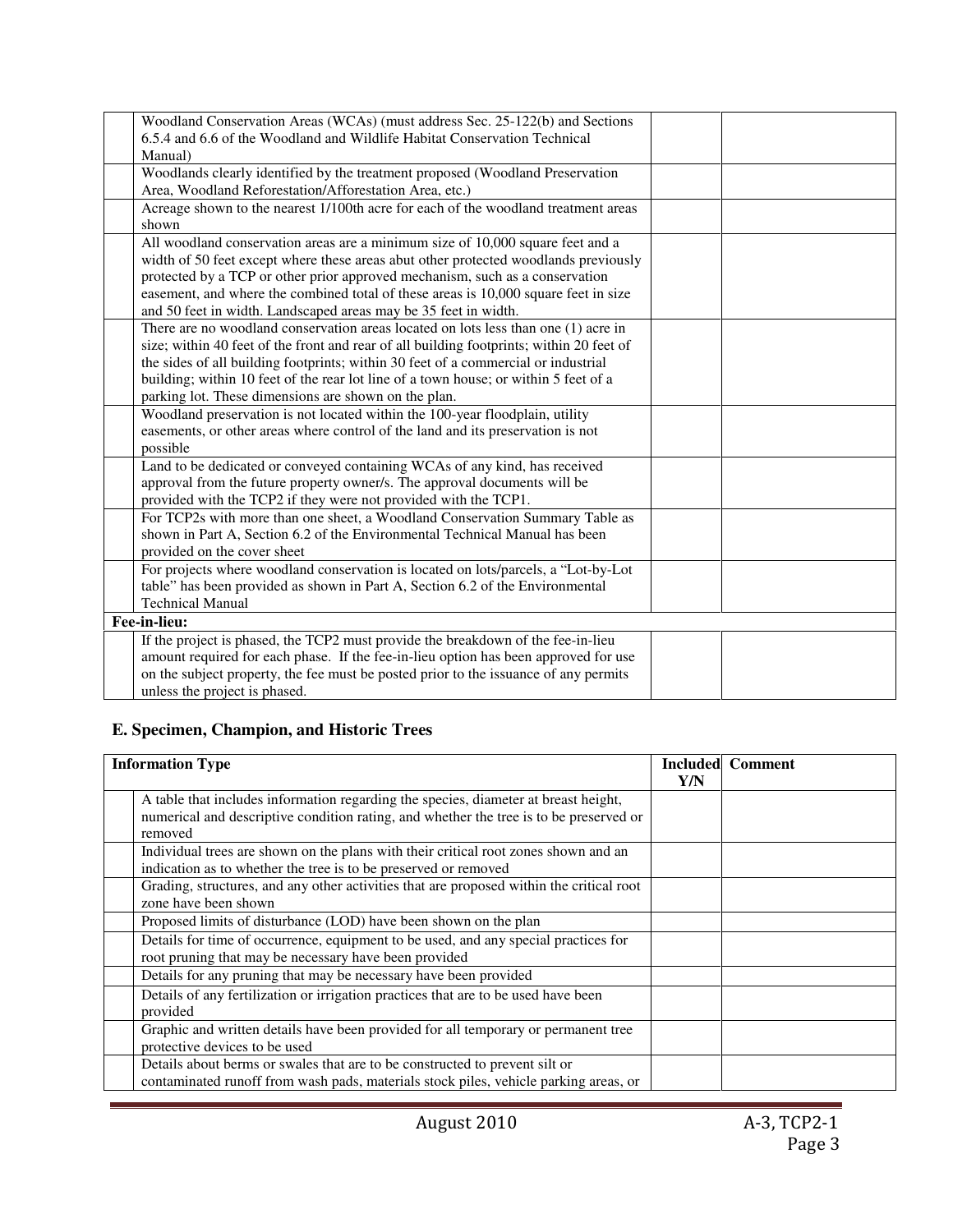| equipment maintenance and storage areas from washing into the tree's root zone<br>have been provided. Locations are shown on the plan |  |
|---------------------------------------------------------------------------------------------------------------------------------------|--|
| All other necessary information is provided.                                                                                          |  |

# **F. Site Protection and Signage**

| <b>Information Type</b>                                                                                                                                                                              |     | <b>Included Comment</b> |
|------------------------------------------------------------------------------------------------------------------------------------------------------------------------------------------------------|-----|-------------------------|
| Type and location of all tree protection devices are shown                                                                                                                                           | Y/N |                         |
| Details for all protection devices are shown                                                                                                                                                         |     |                         |
| All sign locations are shown                                                                                                                                                                         |     |                         |
| All sign details are shown                                                                                                                                                                           |     |                         |
| Statement on the plan regarding the timing of the installation of all tree protection<br>devices                                                                                                     |     |                         |
| Statement on plan stating that the signs for planted areas are to remain in perpetuity<br>and that the signs for preservation areas may be removed after use and occupancy<br>permit has been issued |     |                         |
| Sign locations and details are shown for all woodland conservation preservation areas<br>along the limits of disturbance and along roadways                                                          |     |                         |

## **G. Afforestation/Reforestation Areas**

| <b>Information Type</b>                                                                                                                               |     | <b>Included</b> Comment |
|-------------------------------------------------------------------------------------------------------------------------------------------------------|-----|-------------------------|
| (The following items must be addressed in text form and/or graphically shown on                                                                       | Y/N |                         |
| the plan)                                                                                                                                             |     |                         |
| <b>Soil Conditions</b>                                                                                                                                |     |                         |
| Existing soil pH                                                                                                                                      |     |                         |
| Soil compaction corrections to be conducted                                                                                                           |     |                         |
| Topsoil minimum depth                                                                                                                                 |     |                         |
| Soil amendments proposed and method of application                                                                                                    |     |                         |
| Soils stabilization proposed and method of application (Structural, Vegetative,<br>Mulch)                                                             |     |                         |
| Removal method for soil contaminants (oil products, concentrated soluble salts,<br>ferrous iron, soluble aluminum, soluble manganese, and herbicides) |     |                         |
| <b>Hydrology</b>                                                                                                                                      |     |                         |
| Hydrology of planting sites is suited to species selected                                                                                             |     |                         |
| <b>Site Preparation</b>                                                                                                                               |     |                         |
| Ground cover will not adversely impact tree growth                                                                                                    |     |                         |
| Control of competing vegetation around trees                                                                                                          |     |                         |
| <b>Planting Stock</b>                                                                                                                                 |     |                         |
| Afforestation and reforestation is being provided on lots one (1) acre in size or greater                                                             |     |                         |
| Planting stock seed source is from within the geographic region suited for growth in<br>this area                                                     |     |                         |
| Planting stock size is specified (seedling, whip, 1" caliper, 2" caliper, etc.)                                                                       |     |                         |
| Planting stock meets the standards set by the American Nursery and Landscape                                                                          |     |                         |
| Association                                                                                                                                           |     |                         |
| Seedling stock meets the following criteria:                                                                                                          |     |                         |
| 1/4" to 1/2" caliper with roots no less than 8"<br>Hardwoods -<br>long                                                                                |     |                         |
| 1/8" to 1/4" caliper with roots not less than<br>Conifers -<br>8"long and top height of 6" or more                                                    |     |                         |
| 1/8" or larger caliper with 8" root system<br>Shrubs -                                                                                                |     |                         |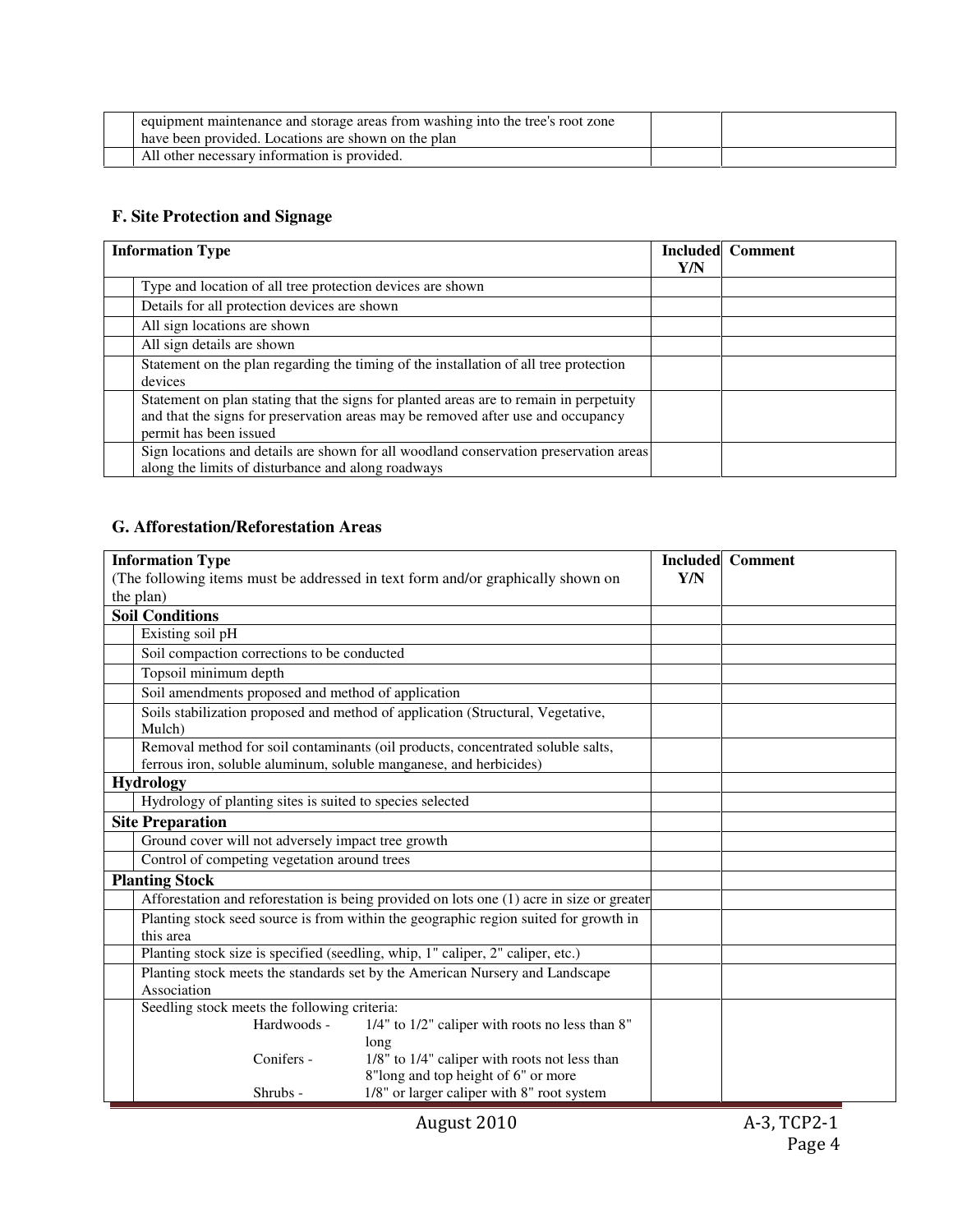| Containerized stock used has been noted                                               |  |
|---------------------------------------------------------------------------------------|--|
| Species and quantities used are specified                                             |  |
| Planting pattern is identified                                                        |  |
| <b>Planting Methods</b>                                                               |  |
| Detail of planting by hand                                                            |  |
| Detail of planting by machine                                                         |  |
| Schedule of tree planting activities (start and completion of each phase of work)     |  |
| Detail of planting method used for larger caliper stock. (A larger planting bed must  |  |
| be utilized. This should not be a drilled or dug hole 6 to 12 inches larger than the  |  |
| root ball or container.)                                                              |  |
| <b>Planting Management Plan</b>                                                       |  |
| Information on site and tree maintenance is listed                                    |  |
| Company or individual responsible for tree care is listed on the plan or detail sheet |  |
| Term of the Plan is no less than five years                                           |  |
| Final expected survival is indicated                                                  |  |
| Follow-up care and maintenance (watering, fertilization, weeding, support plantings,  |  |
| etc. must be addressed)                                                               |  |
| <b>Afforestation/Reforestation Notes</b>                                              |  |
| All applicable notes from the afforestation/reforestation section of the standard TCP |  |
| 2 notes                                                                               |  |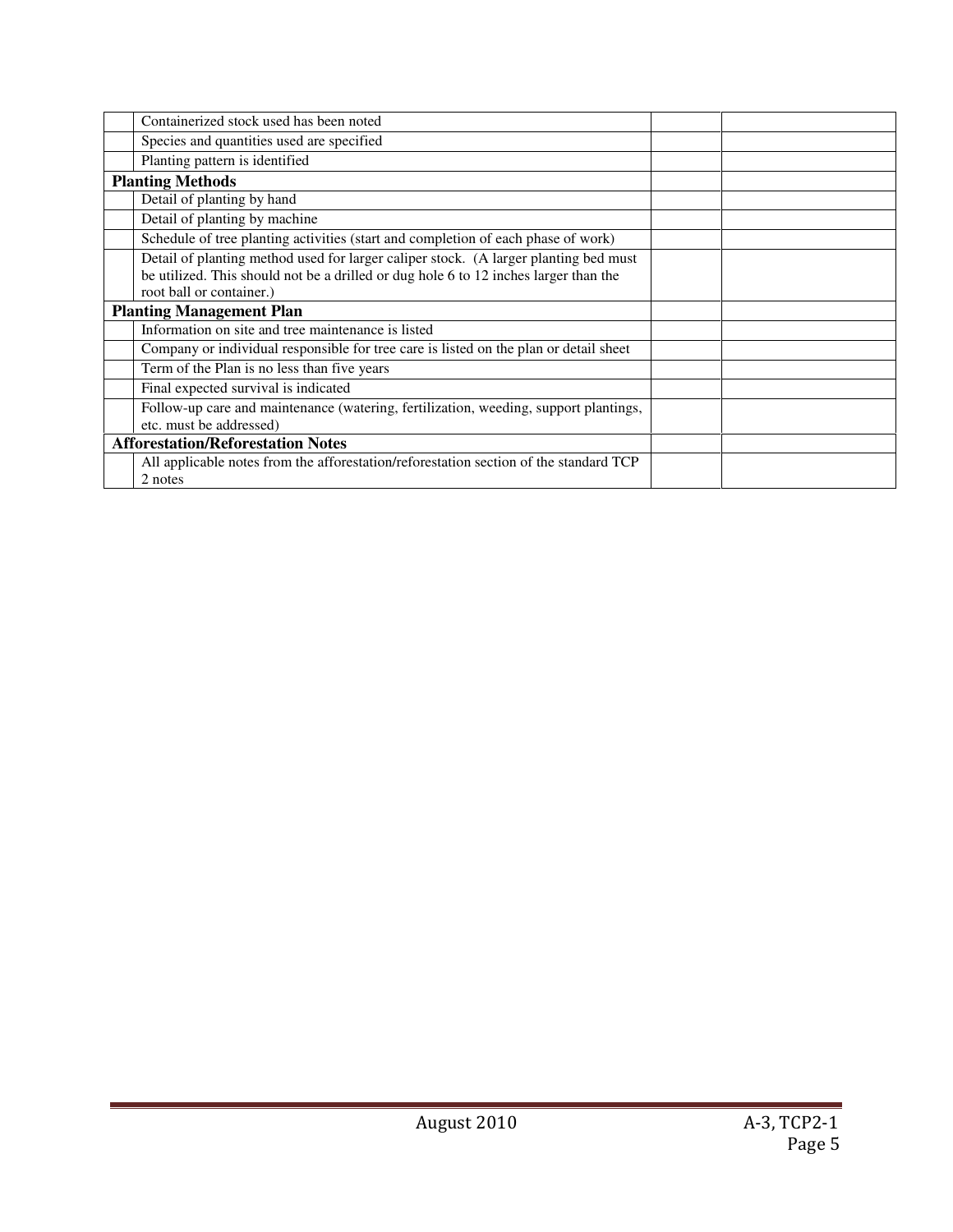# **Standard Type 2 Tree Conservation Plan Notes**

## **The following notes shall be used as appropriate on tree conservation plans and shall be modified as necessary to address the specific conditions of the site.**

#### **\_\_\_\_\_\_\_\_\_\_\_\_\_\_\_\_\_\_\_\_\_\_\_\_\_\_\_\_\_\_\_\_\_\_\_\_\_\_\_\_\_\_\_\_\_\_\_\_\_\_\_\_\_\_\_\_\_\_\_\_\_\_\_\_\_\_\_\_\_\_\_\_\_\_\_ GENERAL NOTES**

**\_\_\_\_\_\_\_\_\_\_\_\_\_\_\_\_\_\_\_\_\_\_\_\_\_\_\_\_\_\_\_\_\_\_\_\_\_\_\_\_\_\_\_\_\_\_\_\_\_\_\_\_\_\_\_\_\_\_\_\_\_\_\_\_\_\_\_\_\_\_\_\_\_\_\_** 

To include with all Type 2 TCPs:

\_\_\_\_\_\_\_.

- 1. This plan is submitted to fulfill the woodland conservation requirements for (*Insert Plan # or* state it is for a grading permit). If (Insert Plan # or state "this grading permit") expires, then this TCP2 also expires and is no longer valid.
- 2. Cutting or clearing of woodland not in conformance with this plan or without the expressed written consent of the Planning Director or designee shall be subject to a \$9.00 per square foot mitigation fee.
- 3. A pre-construction meeting is required prior to the issuance of grading permits. The Department of Public Works and Transportation or the Department of Environmental Resources, as appropriate, shall be contacted prior to the start of any work on the site to conduct a pre-construction meeting where implementation of woodland conservation measures shown on this plan will be discussed in detail.
- 4. The developer or builder of the lots or parcels shown on this plan shall notify future buyers of any woodland conservation areas through the provision of a copy of this plan at time of contract signing. Future property owners are also subject to this requirement.
- 5. The owners of the property subject to this tree conservation plan are solely responsible for conformance to the requirements contained herein.
- 6. The property is within the *Developed, Developing, Rural*) Tier and is zoned
- 7. The property is adjacent to (state street/road name) which is a designated \_\_\_\_\_\_\_\_\_\_\_\_ (scenic, historic, scenic and historic, parkway, or scenic byway) roadway.

 If no adjacent roadway is designated as scenic, historic, a parkway or a scenic byway then use the following note for #7:

 The site is not adjacent to a roadway designated as scenic, historic, a parkway or a scenic byway.

8. The property is adjacent to \_\_\_\_\_\_\_\_\_\_\_\_\_\_ (provide roadway name) which is classified as a \_\_\_\_\_\_\_\_\_\_ (provide roadway classification if arterial or greater) roadway.

If no adjacent roadway is classified as arterial or greater, then use the following note for #8:

The site is not adjacent to a roadway classified as arterial or greater.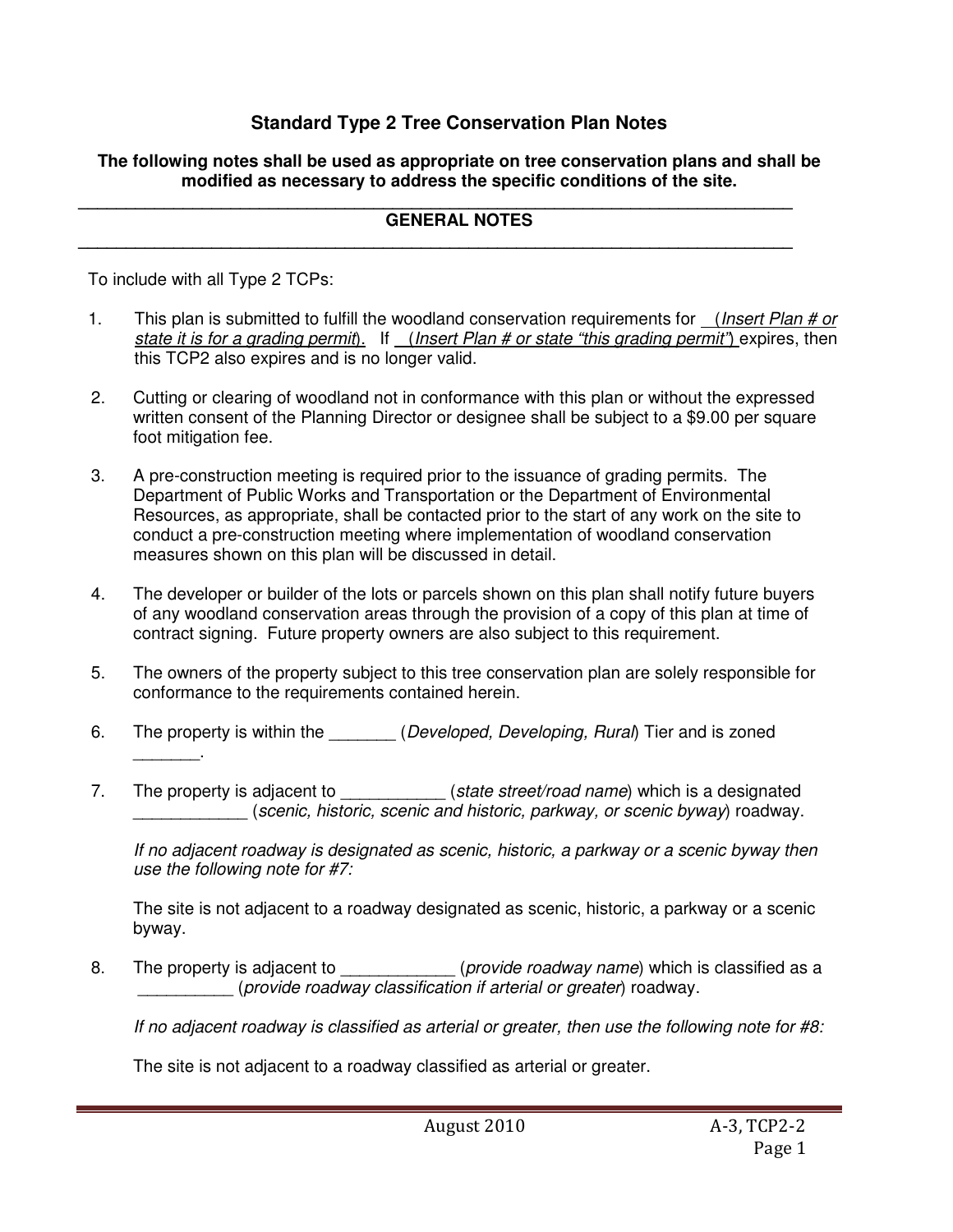9. This plan is/is not grandfathered under CB-27-2010, Section 25-117 (g).

### **\_\_\_\_\_\_\_\_\_\_\_\_\_\_\_\_\_\_\_\_\_\_\_\_\_\_\_\_\_\_\_\_\_\_\_\_\_\_\_\_\_\_\_\_\_\_\_\_\_\_\_\_\_\_\_\_\_\_\_\_\_\_\_\_\_\_\_\_\_\_\_\_\_\_\_\_ ADDITIONAL NOTES**

**\_\_\_\_\_\_\_\_\_\_\_\_\_\_\_\_\_\_\_\_\_\_\_\_\_\_\_\_\_\_\_\_\_\_\_\_\_\_\_\_\_\_\_\_\_\_\_\_\_\_\_\_\_\_\_\_\_\_\_\_\_\_\_\_\_\_\_\_\_\_\_\_\_\_\_\_** 

To be provided when appropriate. Must be numbered in sequence starting with number 10.

## **When preservation or retention of existing woodlands is proposed:**

## Tree Preservation and Retention Notes

- a. All woodlands designated on this plan for preservation are the responsibility of the property owner. The woodland areas shall remain in a natural state. This includes the canopy trees and understory vegetation. A revised tree conservation plan is required prior to clearing woodland areas that are not specifically identified to be cleared on the approved TCP2.
- b. Tree and woodland conservation methods such as root pruning shall be conducted as noted on this plan.
- c. The location of all temporary tree protection fencing (TPFs) shown on this plan shall be flagged or staked in the field prior to the pre-construction meeting. Upon approval of the locations by the county inspector, installation of the TPFs may begin.
- d. All temporary tree protection fencing required by this plan shall be installed prior to commencement of clearing and grading of the site and shall remain in place until the bond is released for the project. Failure to install and maintain temporary or permanent tree protective devices is a violation of this TCP2.
- e. Woodland preservation areas shall be posted with signage as shown on the plans at the same time as the temporary TPF installation. These signs must remain in perpetuity.

Removal of Hazardous Trees or Limbs by Developers or Builders

- f. The developer and/or builder is responsible for the complete preservation of all forested areas shown on the approved plan to remain undisturbed. Only trees or parts thereof designated by the county as dead, dying, or hazardous may be removed.
- g. A tree is considered hazardous if a condition is present which leads a Certified Arborist or Licensed Tree Expert to believe that the tree or a portion of the tree has a potential to fall and strike a structure, parking area, or other high use area and result in personal injury or property damage.
- h. During the initial stages of clearing and grading, if hazardous trees are present, or trees are present that are not hazardous but are leaning into the disturbed area, the permitee shall remove said trees using a chain saw. Corrective measures requiring the removal of the hazardous tree or portions thereof shall require authorization by the county inspector. Only after approval by the inspector may the tree be cut by chainsaw to near the existing ground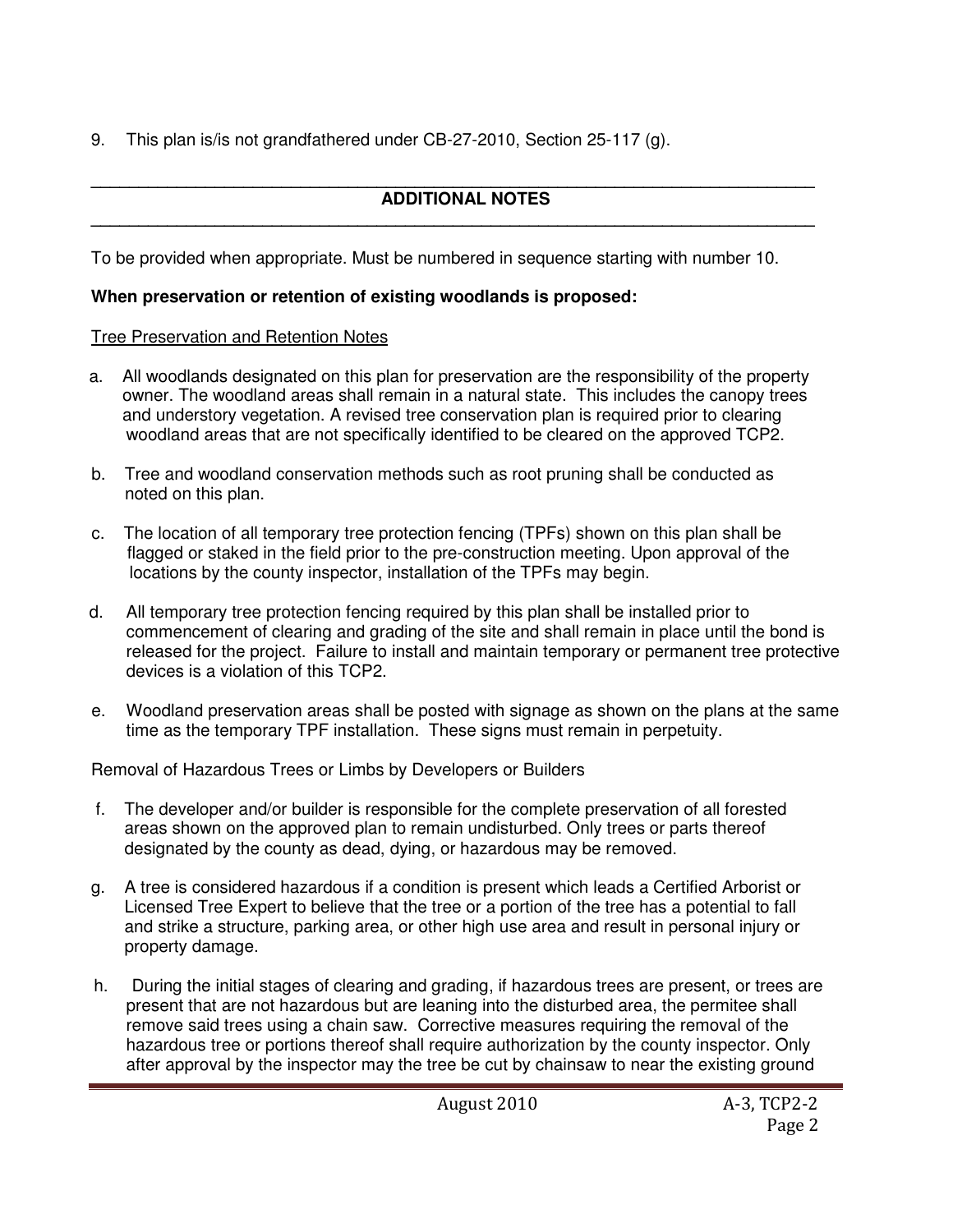level. The stump shall not be removed or covered with soil, mulch or other materials that would inhibit sprouting.

i. If a tree or trees become hazardous prior to bond release for the project, due to storm events or other situations not resulting from an action by the permitee, prior to removal, a Certified Arborist or a Licensed Tree Expert must certify that the tree or the portion of the tree in question has a potential to fall and strike a structure, parking area, or other high use area and may result in personal injury or property damage. If a tree or portions thereof are in imminent danger of striking a structure, parking area, or other high use area and may result in personal injury or property damage then the certification is not required and the permitee shall take corrective action immediately. The condition of the area shall be fully documented through photographs prior to corrective action being taken. The photos shall be submitted to the inspector for documentation of the damage.

 If corrective pruning may alleviate a hazardous condition, the Certified Arborist or a Licensed Tree Expert may proceed without further authorization. The pruning must be done in accordance with the latest edition of the appropriate ANSI A-300 Pruning Standards. The condition of the area shall be fully documented through photographs prior to corrective action being taken. The photos shall be submitted to the inspector for documentation of the damage.

 Debris from the tree removal or pruning that occurs within 35 feet of the woodland edge may be removed and properly disposed of by recycling, chipping or other acceptable methods. All debris that is more than 35 feet from the woodland edge shall be cut up to allow contact with the ground, thus encouraging decomposition. The smaller materials shall be placed into brush piles that will serve as wildlife habitat.

 Tree work to be completed within a road right-of-way requires a permit from the Maryland Department of Natural Resources unless the tree removal is shown within the approved limits of disturbance on a TCP2. The work is required to be conducted by a Licensed Tree Expert.

If development is proposed to be completed in phases:

j. Work on this project will be initiated in several phases. All temporary TPFs required for a given phase shall be installed prior to any disturbance within that phase of work.

If existing trees are proposed for use as protection for preservation areas:

 k. Tree protection fencing (TPFs) is not required for all or portions of this plan because an undisturbed 100-foot buffer of open land /or a 50-foot forested buffer is being maintained between the limit of disturbance (LOD) and the woodland preservation areas. If the LOD changes and the change impacts these buffers, the county inspector shall be contacted to evaluate the change to determine if a revision to the tree conservation plan is necessary or if installation of TPFs will be required.

If debris piles are noted on the FSD and located in preservation areas:

 l. Debris piles shown in woodland preservation areas shall be removed by hand without the use of mechanical equipment within the preservation area. Chains may be used to pull debris out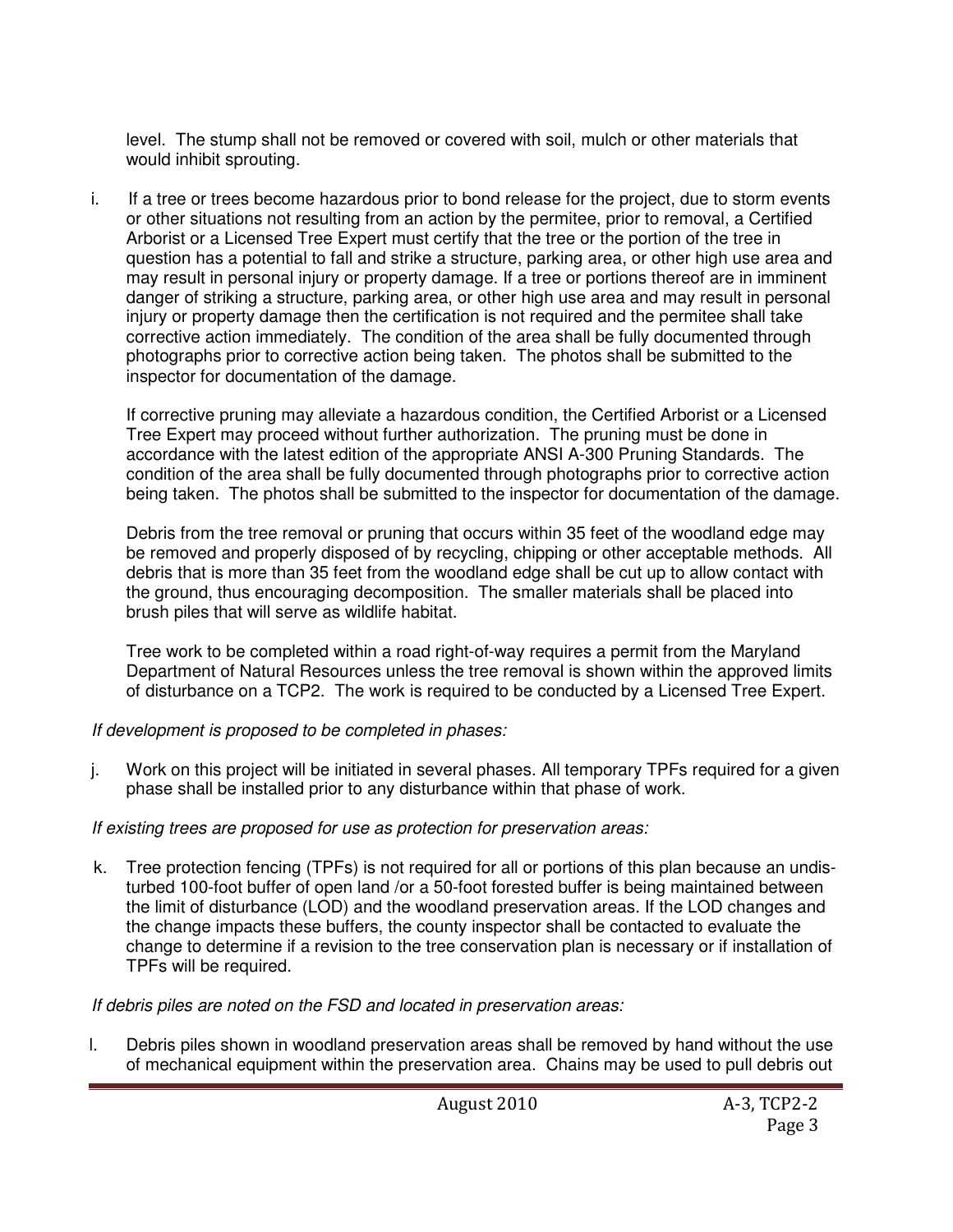of the preservation areas. Caution must be used not to damage remaining vegetation.

# **When afforestation/reforestation is proposed:**

# Afforestation and Reforestation Notes

- a. All afforestation and reforestation bonds, based on square footage, shall be posted with the county prior to the issuance of any permits. These bonds will be retained as surety until all required activities have been satisfied or the required timeframe for maintenance has passed, whichever is longer.
- b. The planting of afforestation or reforestation areas shall be completed prior to the issuance of the first building permit. (This standard note may be modified as necessary to address which building permits are adjacent to the proposed planting area.) Seedling planting is to occur from November through May only. No planting shall be done while ground is frozen. Planting with larger caliper stock or containerized stock may be done at any time provided a detailed maintenance schedule is provided.
- c. If planting cannot occur due to planting conditions, the developer or property owner shall install the fencing and signage in accordance with the approved Type 2 Tree Conservation Plan. Planting shall then be accomplished during the next planting season. If planting is delayed beyond the transfer of the property title to the homeowner, the developer or builder shall obtain a signed statement from the purchaser indicating that they understand that the reforestation area is located on their property and that reforestation will occur during the next planting season. A copy of that document shall be presented to the Grading Inspector and the county.
- d. Reforestation areas shall not be mowed. The management of competing vegetation around individual trees and the removal of noxious, invasive, and non-native vegetation within the reforestation areas is acceptable.
- e. All required temporary tree protection fencing shall be installed prior to the clearing and grading of the site and shall remain in place until the permanent tree protection fencing is installed with the required planting. The temporary fencing is not required to be installed if the permanent fencing is installed prior to clearing and grading of the site. Failure to install and maintain temporary or permanent tree protective fencing is a violation of this TCP2.
- f. Afforestation/reforestation areas shall be posted with notification signage, as shown on the plans, at the same time as the permanent protection fencing installation. These signs shall remain in perpetuity.
- g. The county inspector shall be notified prior to soil preparation or initiation of any tree planting on this site.
- h. At time of issuance of the first permit, the following information shall be submitted to the M-NCPPC Planning Department regarding the contractor responsible for implementation of this plan: contractor name; business name (if different); address; and phone number.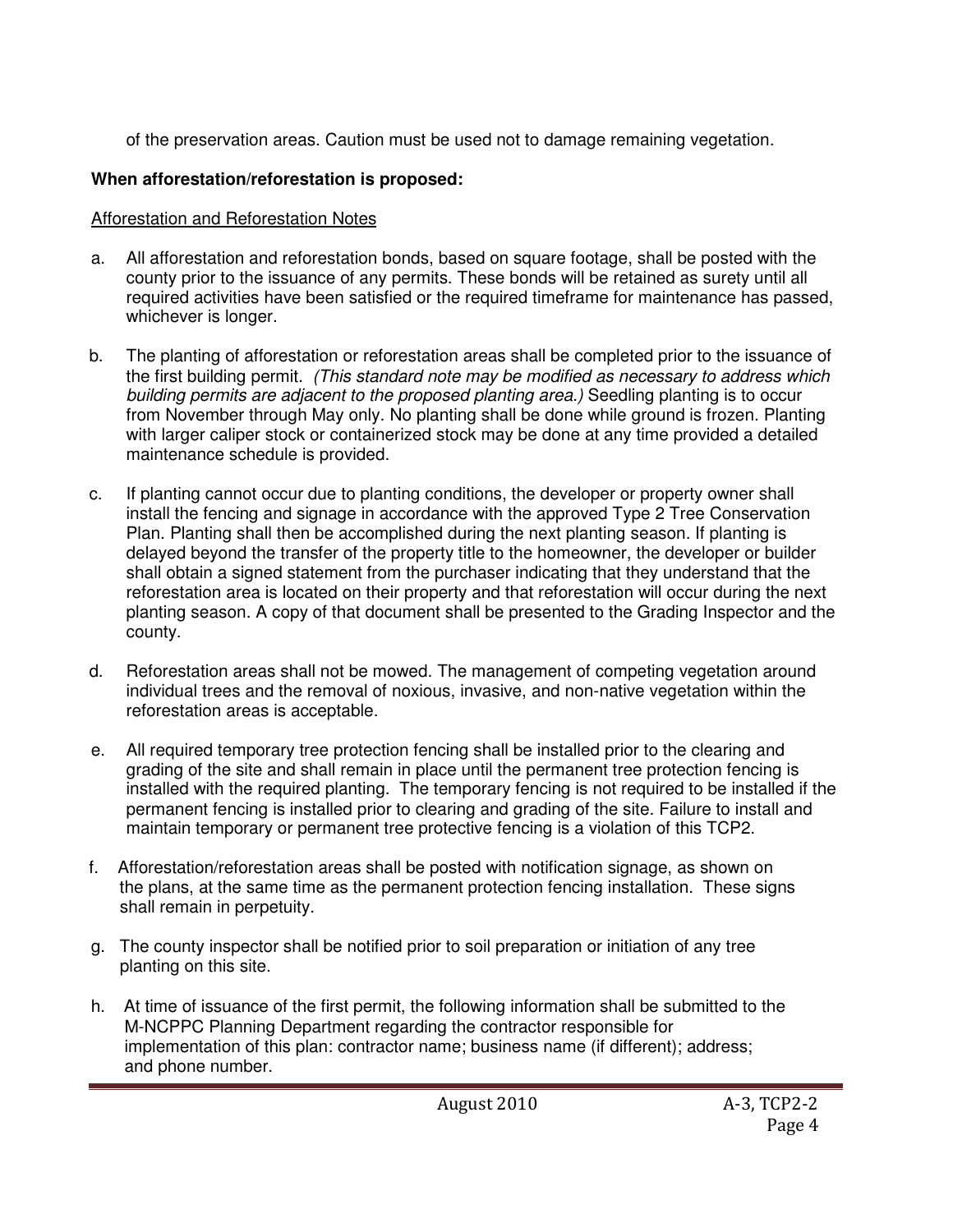Results of annual survival checks for each of the required four years after tree planting shall be reported to the M-NCPPC, Planning Department.

i. Failure to establish the afforestation or reforestation within the prescribed time frame will result in the forfeiture of the reforestation bond and/or a violation of this plan including the associated \$9.00 per square foot penalty unless the county inspector approves a written extension.

## Planting Specification Notes

- 1. Quantity: (See Plant Schedule)
- 2. Type: (See Plant Schedule)
- 3. Plant Quality Standards: The plants selected shall be healthy and sturdy representatives of their species. Seedlings shall have a minimum top growth of 18". The diameter of the root collar (the part of the root just below ground level) shall be at least 3/8". The roots shall be well developed and at least 8" long, No more than twenty –five percent (25%) of the root system (both primary and auxiliary/fibrous roots shall be present.

Plants that do not have an abundance of well developed terminal buds on the leaders and branches shall be rejected.

Plants shall be shipped by the nursery immediately after lifting from the field or removal from the green house, and planted immediately upon receipt by the landscape contractor.

If the plants cannot be planted immediately after delivery to the reforestation site, they shall be stored in the shade with their root masses protected from direct exposure to sun and wind by the use of straw, peat moss, compost, or other suitable material and shall be maintained through periodic watering, until the time of planting.

- 4. Plant Handling: the quantity of seedlings taken to the field shall not exceed the quantity that can be planted in a day. Seedlings, once removed from the nursery or temporary storage area shall be planted immediately.
- 5. Timing of Planting: The best time to plant seedlings is while they are dormant, prior to spring budding. The most suitable months for planting are March and April, when the soil is moist, but may be planted from March through November. No planting shall be done while ground is frozen. Planting shall occur within one growing season of the issuance of grading /building permits and/or reaching the final grades and stabilization of planting areas.
- 6. Seedling Planting: Tree seedlings shall be hand planted using a dibble bar or sharp-shooter shovel. It is important that the seedling be placed in the hole so that the roots can spread out naturally; they should not be twisted, balled up or bent. Moist soil should then be packed firmly around the roots. Seedlings should be planted at a depth where their roots lie just below the ground surface. Air pockets should not be left after closing the hole which would allow the roots to dry out. See planting details for further explanation. If the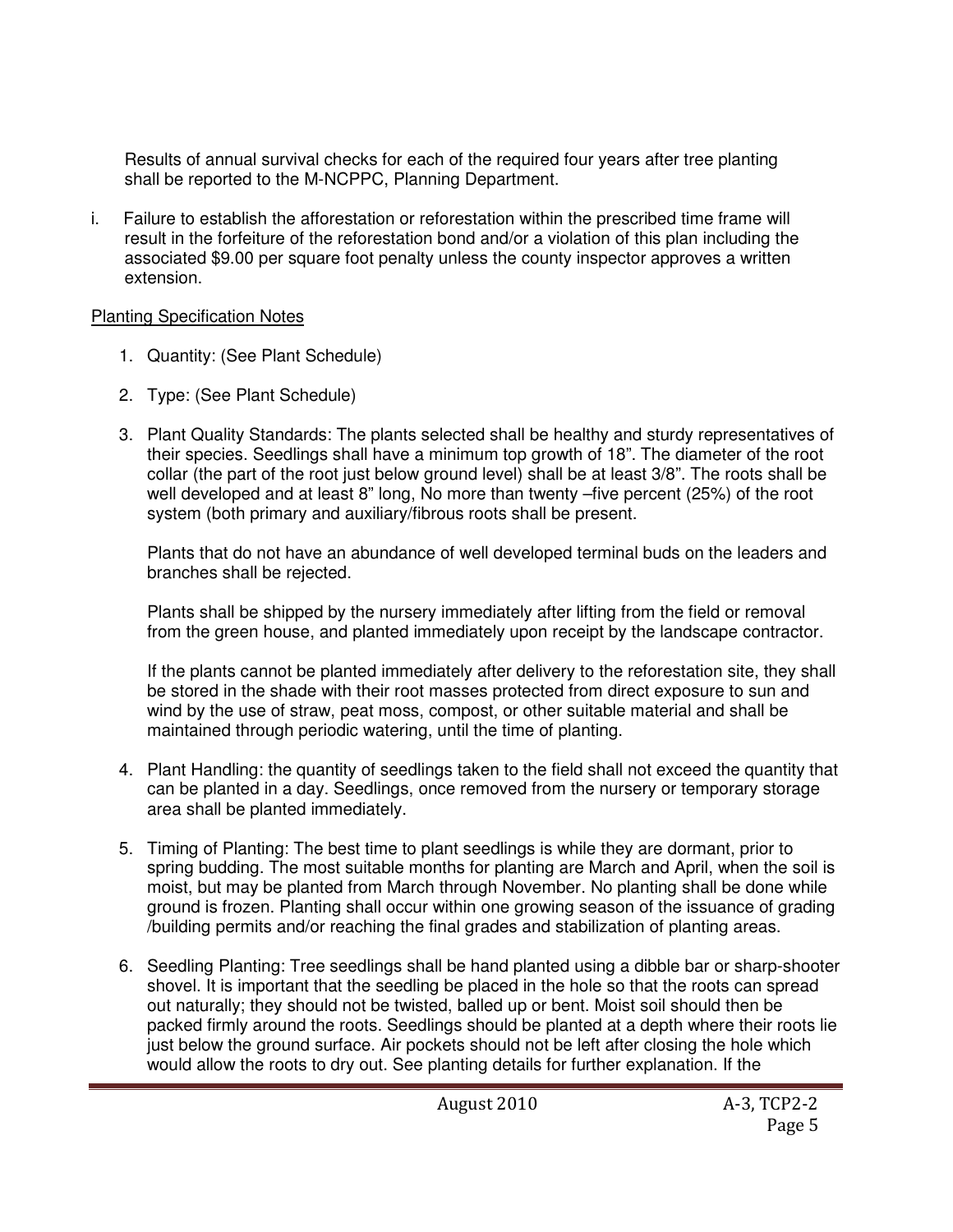contractor wishes to plant by another method, the preparer of this tree conservation plan must be contacted and give his approval before planting may begin.

- 7. Spacing: See Plant Schedule and/or Planting Plan for spacing requirements. Also refer to the Planting Layout detail for a description of the general planting theory.
- 8. Soil: Upon the completion of all grading operations, a soil test shall be conducted to determine what soil preparation and soil amendments, if any, are necessary to create good tree growing conditions. Soil samples shall be taken at a rate that provides one soil sample for each area that appears to have a different soil type (if the entire area appears uniform, then only one sample is necessary), and submitted for testing to a private company. The company of choice shall make recommendations for improving the existing soil. The soil will be tested and recommended for corrections of soil texture, pH, magnesium, phosphorus, potassium, calcium and organic matter.
- 9. Soil Improvement Measures: the soil shall then be improved according to the recommendations made by the testing company.
- 10. Fencing and Signage: Final protective fencing shall be placed on the visible and/or development side of planting areas. The final protective fence shall be installed upon completion of planting operations unless it was installed during the initial stages of development. Signs shall be posted per the signage detail on this sheet.
- 11. Planting method: Consult the Planting Detail(s) shown on this plan.
- 12. Mulching: Apply two-inch thick layer of woodchip or shredded hardwood mulch (as noted) to each plating site (see detail shown on this plan).
- 13. Groundcover Establishment: the remaining disturbed area between seedling planting sites shall be seeded and stabilized with white clover seed at the rate of 5 lbs/acre.
- 14. Mowing: No mowing shall be allowed in any planting area.
- 15. Survival Check for Bond Release: The seedling planting is to be checked at the end of each year for four years to assure that no less than 75% of the original planted quantity survives. If the minimum number has not been provided the area must be supplemented with additional seedlings to reach the required number at time of planting.
- 16. Source of Seedlings: state name, address, and phone number of nursery or supplier.

When areas designated for reforestation will be reforested by natural regeneration the following notes shall be added to the plan:

Natural Regeneration Notes

 All areas designated for reforestation shall be reforested by natural regeneration. The following requirements and conditions apply: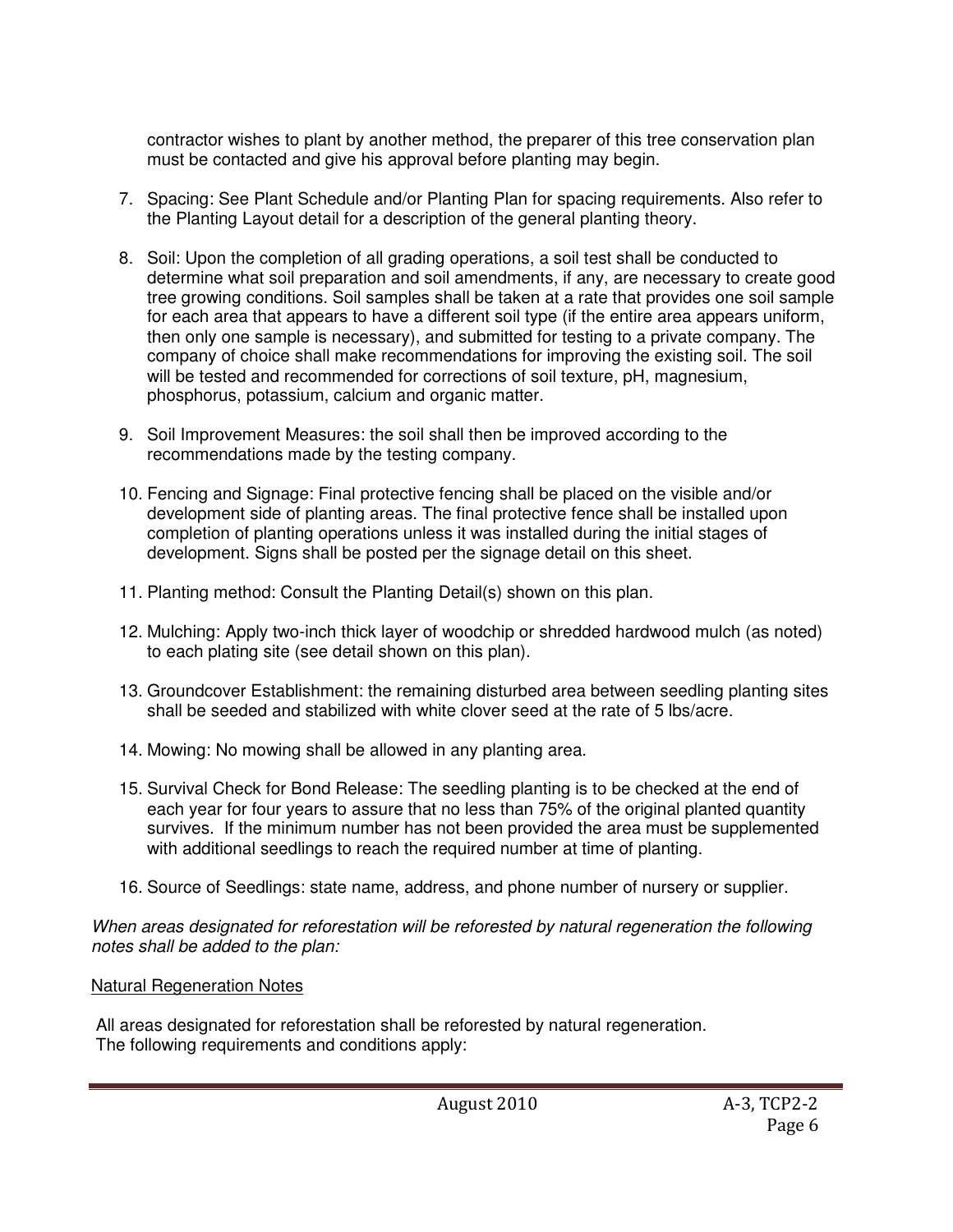- 1. All existing turf, ground covers, and invasive species shall be exterminated using a general broadcast herbicide such as "Round-Up" or equivalent. Secondary applications shall be applied as necessary.
- 2. Care shall be taken to avoid spraying any hardwood seedlings or saplings.
- 3. Roto-tilling of turf areas and manual removal of invasive vines shall be completed two weeks after chemical treatments are completed.
- 4. Reforestation signs shall be installed every fifty feet or as appropriate and two strand wire fencing shall be installed along road frontages adjacent to any reforestation areas.
- 5. Reforestation internal to the site shall be posted as required in the direction of any trails used to reach those areas.
- 6. Natural regeneration shall be encouraged by semi-annual maintenance of the designated areas. The maintenance shall, at a minimum, require removal of competitive and invasive species from the desired indigenous hardwoods. This maintenance shall occur for a period of two years.
- 7. After one and two years all desirable seedlings and saplings shall be counted and flagged with surveyors tape in the late fall.
- 8. If after two years there is less than one seedling per 60 square feet and there are indications that natural regeneration is not occurring adequately then the owners shall plant those areas with container grown seedlings at a rate of one per 60 square feet. Only naturally occurring species already present within the site shall be used.

## A Four-Year Management Plan for Re/Afforestation shall be added to the plan as follows:

## Four-Year Management Plan for Re/Afforestion Areas

Field check the re-afforestation area according to the following schedule:

- Year 1: Site preparation and Tree Planting Survival check once annually (September-November) see Note 1) Watering is needed (2 x month) Control of undesirable vegetation as needed  $(1 \times in$  June and  $1 \times in$  September min.)
- Year 2-3: Reinforcement planting is needed (See Note 2) Survival check once annually (September-November) Control of undesirable vegetation if needed (1 x in May and 1 x in August min.)
- Year 4: Reinforcement planting if needed. (See Note 2) Survival check (September –November)
	- 1. Survival Check: Check planted stock against plant list (or as- built) by walking the site and taking inventory. Plants must show vitality. Submit field data forms (Condition Check Sheets) to owner after each inspection. Remove all dead plants.
	- 2. Reinforcement Planting: Replace dead or missing plants in sufficient quantity to bring the total number of live plants to at least 75% of the number originally planted. If a particular species suffers unusually high mortality, replace with an alternative plant type.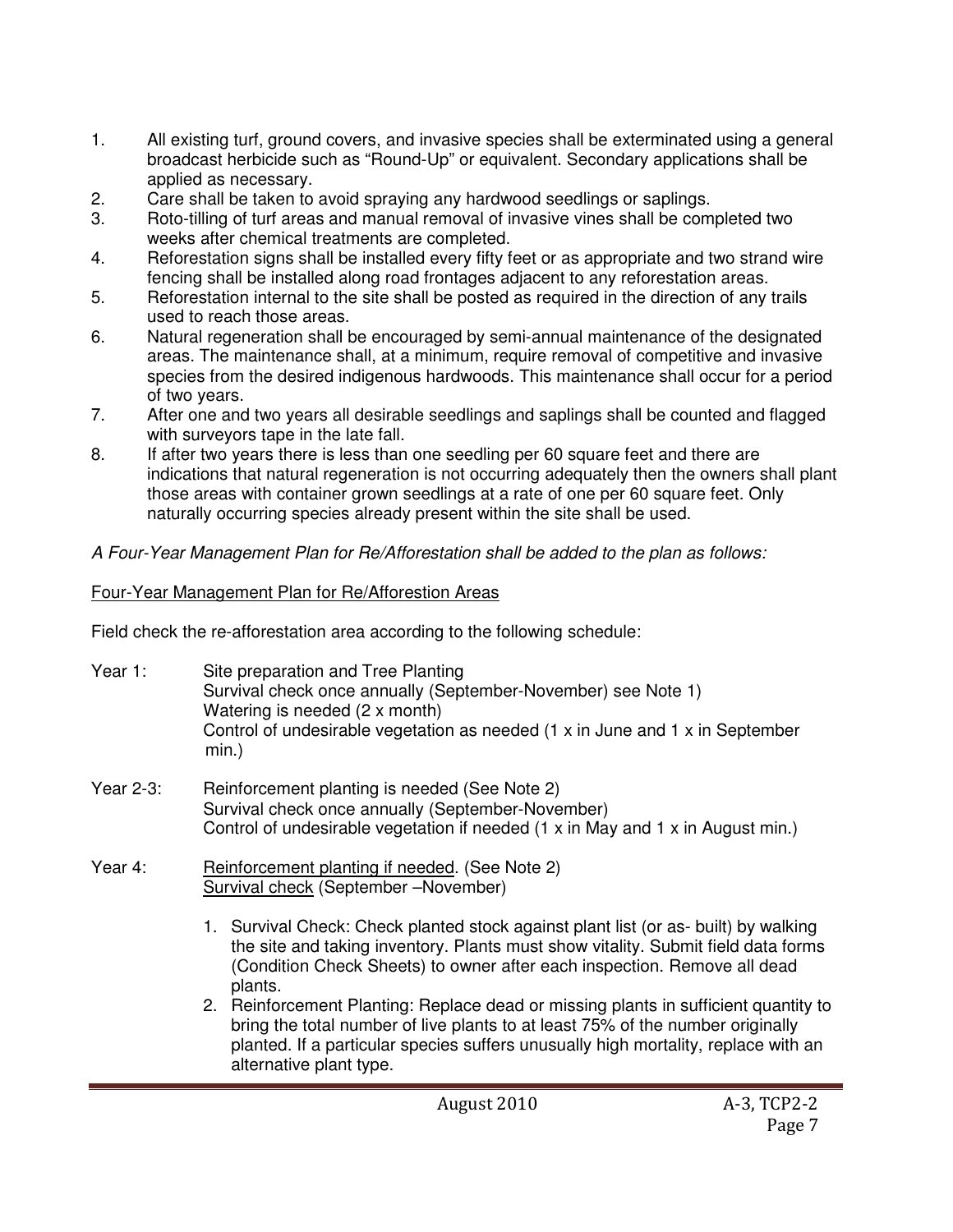3. Miscellaneous: Fertilization or watering during years 1 through 3 will be done on an as needed basis. Special return operations or recommendations will be conducted on an as needed basis.

# **When off-site woodland conservation is proposed:**

Prior to the issuance of the first permit for the development shown on this TCP2, all off site woodland conservation required by this plan shall be identified on an approved TCP2 plan and recorded as an off-site easement in the land records of Prince George's County. Proof of recordation of the off-site conservation shall be provided to the M-NCPPC, Planning Department prior to issuance of any permit for the associated plan.

Add the applicable invasive plan removal notes if afforestation is used on an off-site woodland conservation bank.

# **When the use of fee-in-lieu is proposed:**

All required fee-in-lieu payments shall be made to the Woodland Conservation Fund. Proof of deposit shall be provided prior to issuance of any permits related to this TCP2 unless the project is phased. Phased projects shall pay the fee-in-lieu amount for each phase prior to the issuance of any permit for that phase and shown in the fee-in-lieu breakdown on this TCP2.

## **When invasive plant species are to be removed by the permittee: (use the applicable notes based on the invasive plant removal plan)**

- a. Invasive plant removal shall be completed prior to \_\_\_\_\_\_\_\_\_\_\_ (insert timing mechanism) and conform to the recommendations of the invasive plant removal plan shown on the plan prepared by \_\_\_\_\_\_\_\_\_\_\_\_\_ (insert the qualified professional's name who prepared the invasive plant removal recommendations) dated
- b. The removal of noxious, invasive, and non-natives plant species shall be done with the use of hand-held equipment only such as pruners or a chain saw. These plants may be cut near the ground and the material less than two inches diameter may be removed from the area and disposed of appropriately. All material from these noxious, invasive, and non-native plants greater than two (2) inches diameter shall be cut to allow contact with the ground, thus encouraging decomposition.
- c. The use of broadcast spraying of herbicides is not permitted. However, the use of herbicides to discourage re-sprouting of invasive, noxious, or non-native plants is permitted if done as an application of the chemical directly to the cut stump immediately following cutting of plant tops. The use of any herbicide shall be done in accordance with the label instructions and be applied by a certified pesticide applicator.

## **When Virginia pines are present within 40 feet of the limits of disturbance in a preservation area:**

a. The subject property contains Virginia pines (*Pinus virginiana*) that are subject to wind throw.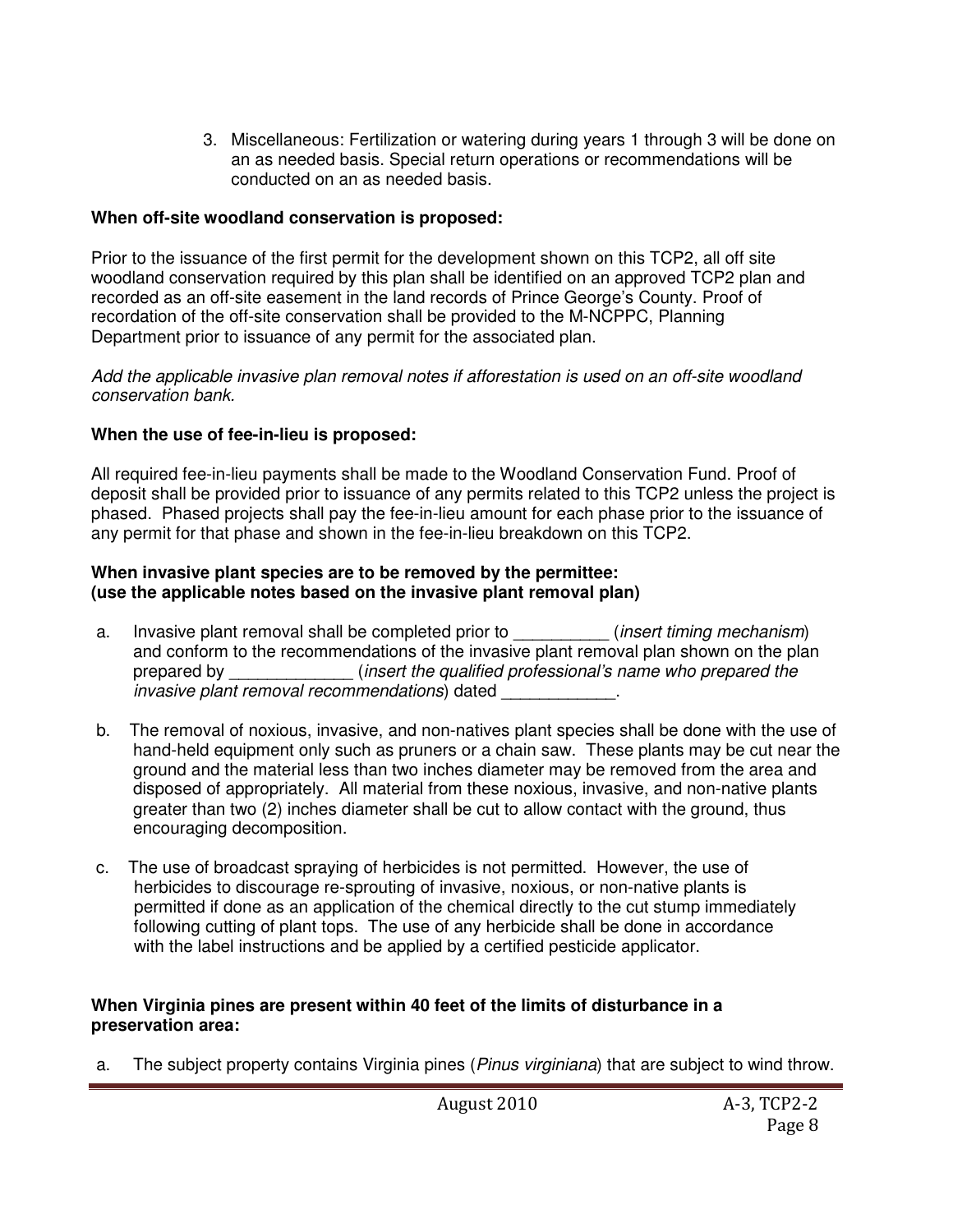All Virginia pines greater than 6 inches in diameter within 40 feet of the final proposed limit of disturbance or the boundary of the property shall be cut down by hand during the clearing of the site.

b. After the Virginia pines have been removed, the contractor responsible for implementation of this TCP2 shall submit an evaluation of the stocking levels for the residual stand, management techniques to be applied to the residual stand, and supplemental planting requirements to the M-NCPPC Planning Department. This evaluation shall be submitted prior to the issuance of the first building permit to ensure that all high risk trees have been removed. A planting schedule and/or details for the management of natural regeneration to fully restock the site must be shown on the plan.

# **POST DEVELOPMENT NOTES**

# **When woodlands and/or specimen, historic or champion trees are to remain:**

a. If the developer or builder no longer has an interest in the property and the new owner desires to remove a hazardous tree or portion thereof, the new owner shall obtain a written statement from a Certified Arborist or Licensed Tree Expert identifying the hazardous condition and the proposed corrective measures prior to having the work conducted. After proper documentation has been completed per the handout "Guidance for Prince George's County Property Owners, Preservation of Woodland Conservation Areas", the arborist or tree expert may then remove the tree. The stump shall be cut as close to the ground as possible and left in place. The removal or grinding of the stumps in the woodland conservation area is not permitted.

If a tree or portions thereof are in imminent danger of striking a structure, parking area, or other high use area and may result in personal injury or property damage then the certification is not required and the permitee shall take corrective action immediately. The condition of the area shall be fully documented through photographs prior to corrective action being taken. The photos shall be submitted to the inspector for documentation of the damage.

Tree work to be completed within a road right-of-way requires a permit from the Maryland Department of Natural Resources unless the tree removal is shown within the approved limits of disturbance on a TCP2. The work is required to be conducted by a Licensed Tree Expert.

- b. The removal of noxious, invasive, and non-native plant species from any woodland preservation area shall be done with the use of hand-held equipment only (pruners or a chain saw). These plants may be cut near the ground and material less than two inches diameter may be removed from the area and disposed of appropriately. All material from these noxious, invasive, and non-native plants greater than two (2) inches diameter shall be cut to allow contact with the ground, thus encouraging decomposition.
- c. The use of broadcast spraying of herbicides is not permitted. However, the use of herbicides to discourage re-sprouting of invasive, noxious, or non-native plants is permitted if done as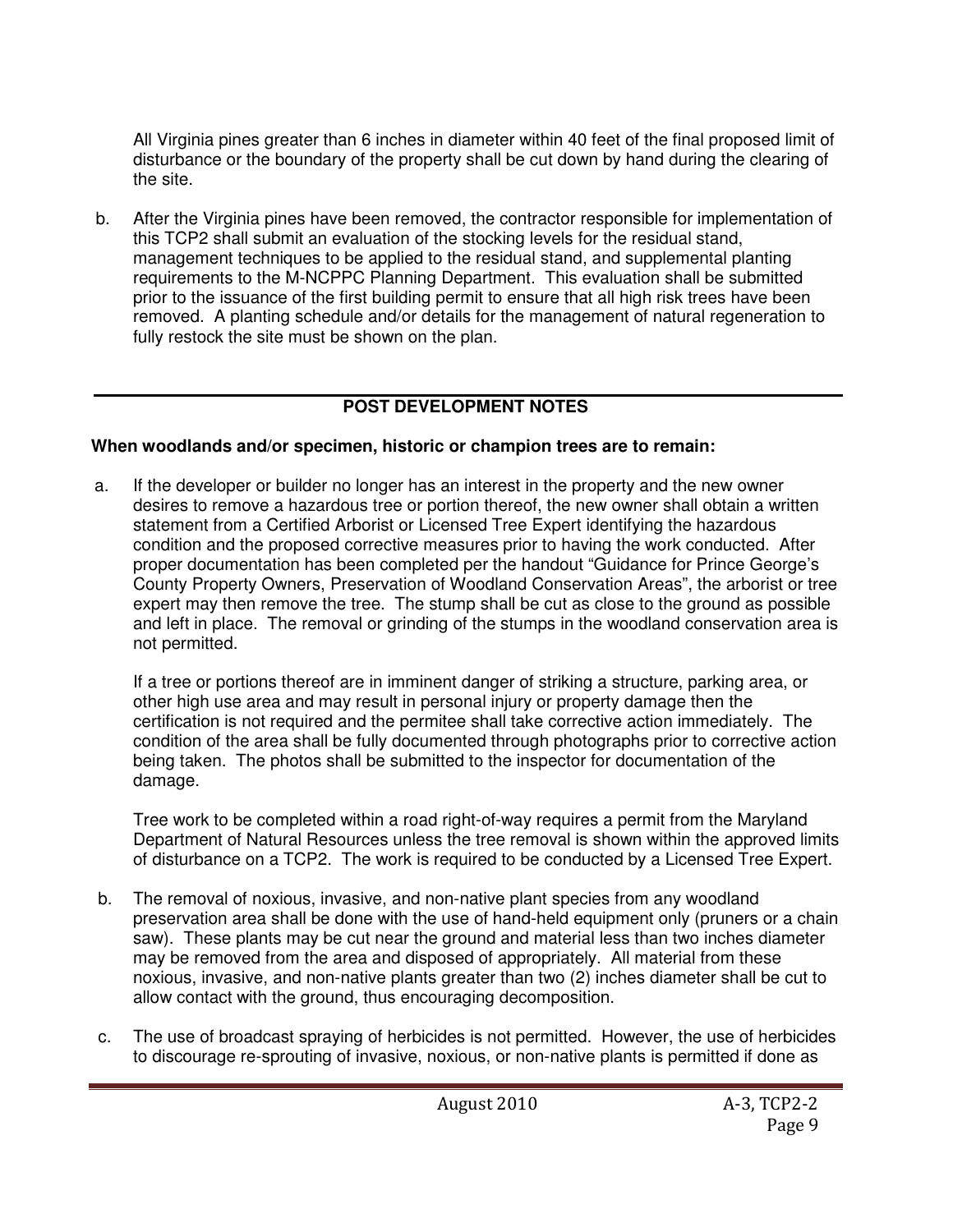an application of the chemical directly to the cut stump immediately following cutting of plant tops. The use of any herbicide shall be done in accordance with the label instructions.

d. The use of chainsaws is extremely dangerous and should not be conducted with poorly maintained equipment, without safety equipment, or by individuals not trained in the use of this equipment for the pruning and/or cutting of trees.

## **Protection of Reforestation and Afforestation Areas by Individual Homeowners**

- a. Reforestation fencing and signage shall remain in place in accordance with the approved Type 2 Tree Conservation Plan.
- b. Reforestation areas shall not be mowed; however, the management of competing vegetation and removal of noxious, invasive, and non-native vegetation around individual trees is acceptable.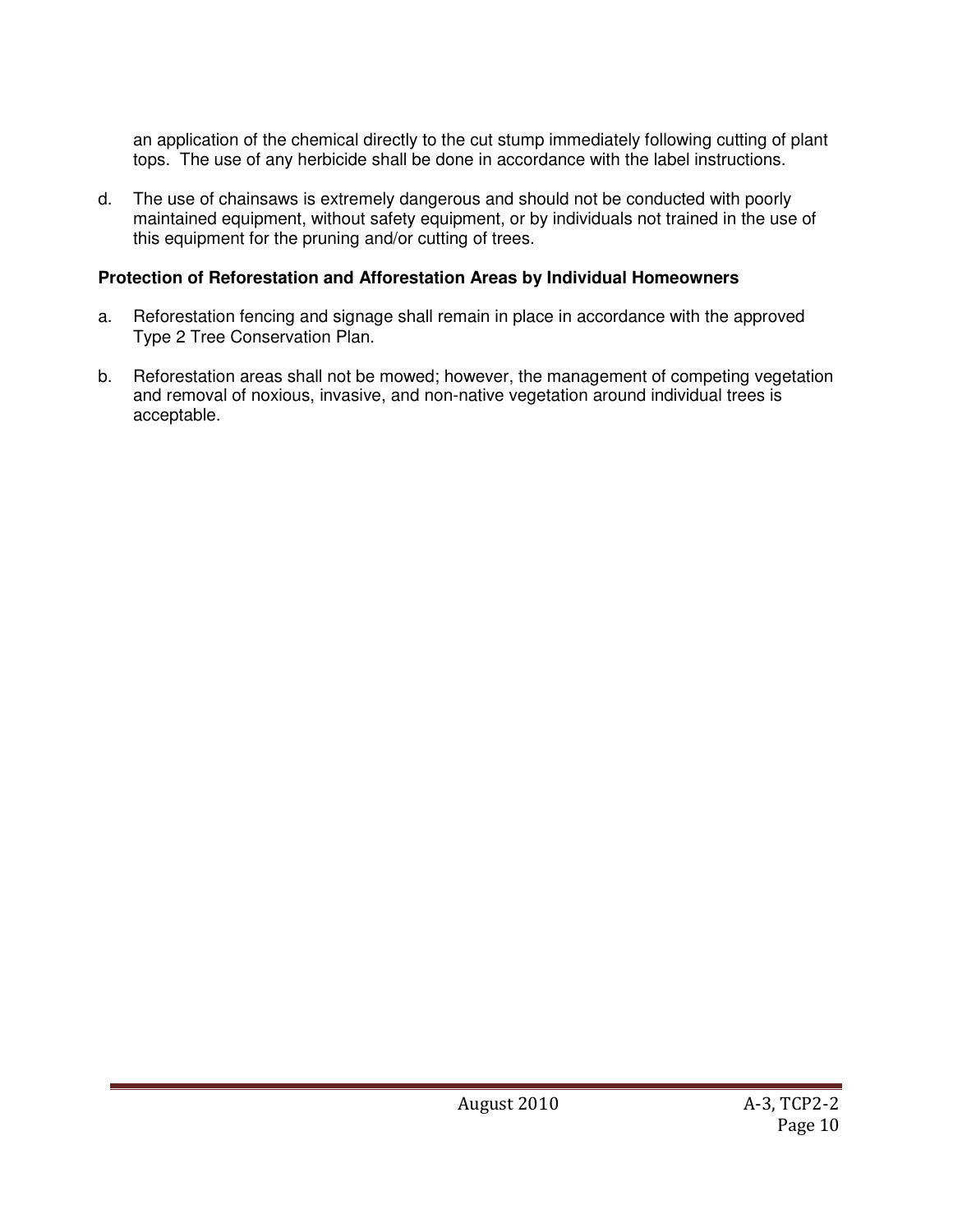#### **PRINCE GEORGE'S COUNTY: TYPE 2 TREE CONSERVATION PLAN PREPARATION AND REVIEW CHECKLIST FOR WOODLAND CONSERVATION BANKING (Based on CB-027-2010 and Environmental Technical Manual: Effective September 1, 2010)**

| Associated Plan: |
|------------------|
| Date             |
|                  |

The TCP 2 must include the entire area of the site and use the standard line types and symbols as provided by EPS. An approved NRI is required for all proposed woodland conservation banks. The NRI must be prepared in accordance with all applicable requirements of the Technical Manual. (Refer to Part B, Natural Resource Inventories).

#### A. GENERAL INFORMATION

- \_\_\_ Includes the entire legal boundaries of the site
- Vicinity map, north arrow, scale (at the same scale as the associated plan, but no greater than  $1'' = 50'$ )
- Legend or Key to all symbols, shading, and patterns used on the plan. (The legend shall be shown on each sheet of the plan containing views of the site. The standard symbols established by EPS shall be used)
- Revision box (All revisions made to a TCP shall be shown in the revision box along with a brief description of the revision, the date, and the initials of the person making the revision.)
- Qualified Professional name, address, phone number, e-mail, stamp (if applicable), signature, and date of plan certification
- \_\_\_ EPS approval block

#### B. EXISTING SITE FEATURES AS SHOWN ON AN APPROVED NRI

- Property boundaries with bearings and distances
- Parcel/lot numbers and area/s per legal description
- Topography (2' maximum contour intervals)
- \_\_\_ Physical site features shown such as buildings, roads, driveways, etc.
- Woodlands and trees (must extend 100' off the property line on all sides)
- 
- \_\_\_ All specimen trees and their critical root zones Specimen Tree Table showing tree number, species, size, condition and comments on the reason for the determination of the condition, proposed disposition and any comments regarding special preservation treatments or recommendations. A note should also be added to indicate that the trees were survey located. (All trees within 100 feet of the proposed LOD shall be survey located.)
- Regulated streams and their required buffers (buffers measured from top of bank)
- \_\_\_ Wetlands and their required buffers (If wetlands exist on-site and an NRI was not previously required, the FSD submission must also include a wetland study)
- \_\_\_ 100-year floodplain and required twenty-five (25) foot building setback for residential applications
- (package must also include the source of the FP delineation and verification of its location by DPW&T).
- \_\_\_ Critical habitat areas as obtained from the Maryland Department of Natural Resources, Wildlife and Heritage Division.
- Forest Interior Dwelling Species (FIDS) habitat and designated buffers
- Location of PMA (from the approved NRI, approved TCP 1 or delineated per Part B, Section 4.6 of the Environmental Technical Manual)
- Steep slopes (slopes  $15\%$  in grade and greater shown for the establishment of the PMA only. If the PMA was established on the NRI or TCP 1, then steep slopes should not be shown)
- \_\_\_ Historic sites labeled as listed in the latest edition of "Illustrated Inventory of Historic Sites and District Plan for Prince George's County, Maryland."
- Note presence or absence of scenic or historic roads as listed in the "Designated Scenic and Historic Road List for Prince George's County"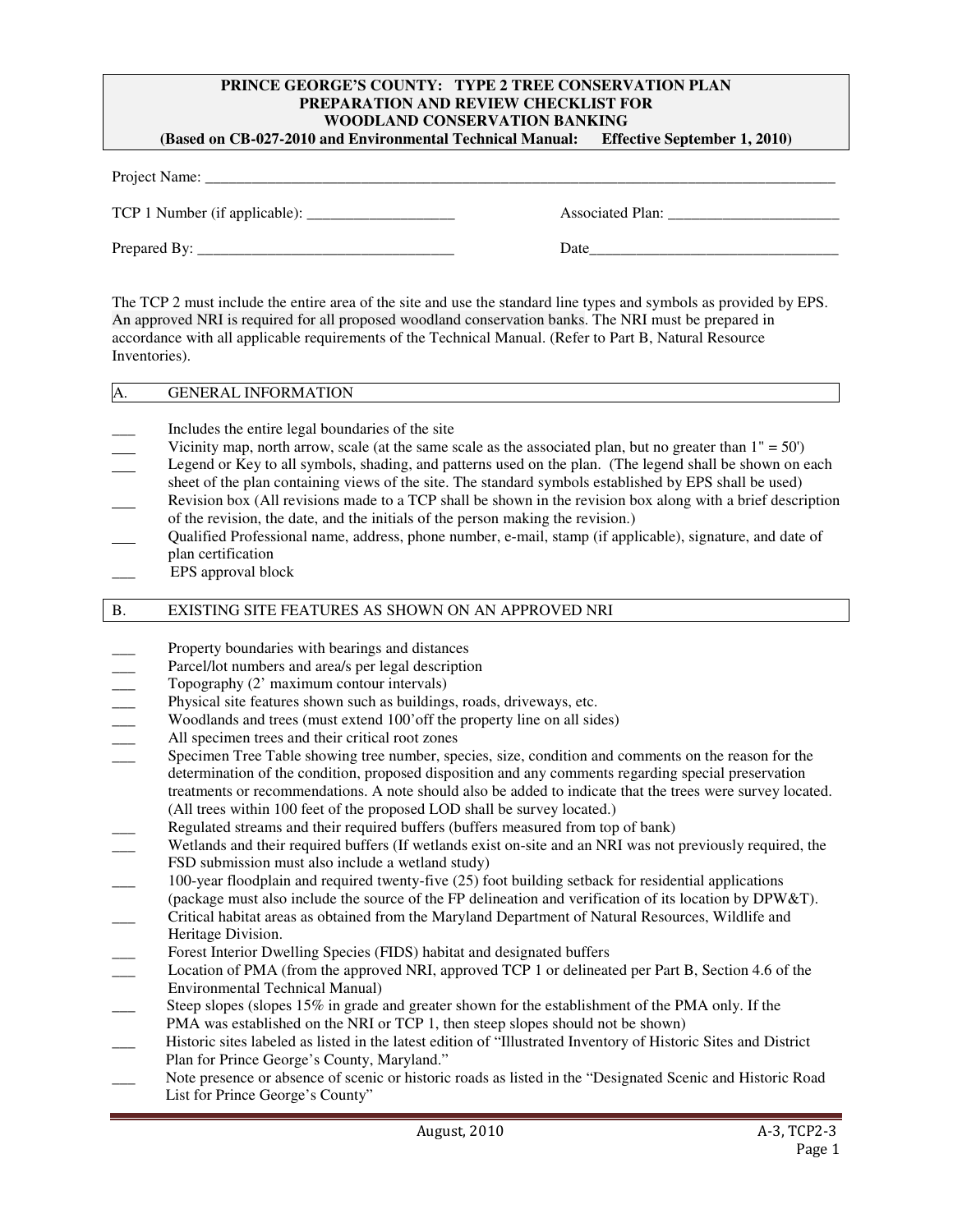- Note included to indicate if the site is adjacent to or in the vicinity of any roadways designated or master planned as arterial or higher per Part B, Section 4.11 of the Environmental Technical Manual.
- Unmitigated 65 dBA Ldn noise contour shown and labeled
- Utilities and their associated easements if applicable
- All other easements

#### C. WOODLAND CONSERVATION INFORMATION

- Woodland Conservation Worksheet (appropriate worksheet must show zoning and proper calculations of all acreages to the nearest one-hundredth of an acre; do not deduct land from the gross tract area that has not, to date, been dedicated)
- Standard TCP2 notes and other TCP2 notes that may be appropriate
- Woodlands clearly identified by the treatment proposed (Cleared Floodplain Area, Cleared Off-Site Area, Woodland Preservation Area, Woodland Reforestation/Afforestation Area, Woodland Preserved-Not Credited, Woodland Retained-Assumed Cleared, Natural Regeneration Area, etc.) using standard symbols and labels as established in the Environmental Technical Manual
- Acreage shown to the nearest 1/100th acre for each of the woodland treatment areas shown
- All woodland conservation areas are a minimum width of fifty- (50) feet except where these areas abut other protected woodlands previously protected by a TCP or other prior approved mechanism, such as a conservation easement, and where the combined total of these areas total 50 feet in width. Landscaped areas may be thirty-five (35) feet in width.
- There are no woodland conservation areas located on lots less than one (1) acre in size; within 40 feet of the front and rear of all building footprints; within 20 feet of the sides of all building footprints; within 30 feet of a commercial or industrial building; within 10 feet of the rear lot line of a town house; or within 5 feet of a parking lot. These dimensions are shown on the plan.
- Woodland preservation is not located within the 100-year floodplain, utility easements, or other areas where control of the land and its preservation is not possible
- If land to be dedicated or conveyed contains woodland conservation of any kind, approval of the future property owner shall be obtained and provided with the TCP 2 if not provided on a previous TCP 1
- For TCP 2s with more than one sheet, a Woodland Conservation Summary Table as shown in Part A, Section 6.2 of the Environmental Technical Manual has been provided on the cover sheet
- For projects where woodland conservation is located on lots/parcels, a "Lot-by-Lot table" has been provided with areas listed for Woodland Preservation, Woodland Reforestation/Afforestation, Woodland Preserved-Not Credited, Woodland Retained-Assumed Cleared, and Natural Regeneration for each applicable lot
- Proposed building locations (to be represented by actual proposed building footprints or the maximum limits of proposed construction)
- Proposed grading and proposed limits of disturbance to include all sediment and erosion control devices, stockpiles and other areas that need to be cleared during construction
- All information is clear. Graphic patterns, line types, and symbols are from "Standard List of Symbols" with all required text and labeling shown.
- A note regarding the location and current possession of "previously dedicated land"

### D. SPECIMEN TREES

(Use this section when grading or disturbing the critical root zone of any specimen tree shown on the plan)

- Information has been provided on the species, diameter at breast height, crown height, average crown spread, general vigor and potential for retention.
- Grading, structures, and any other activities that are proposed within the root zone have been shown.
- Proposed limits of disturbance (LOD) have been shown on the plan.
- Details for time of occurrence, equipment to be used, and any special practices for root pruning that may be necessary have been provided.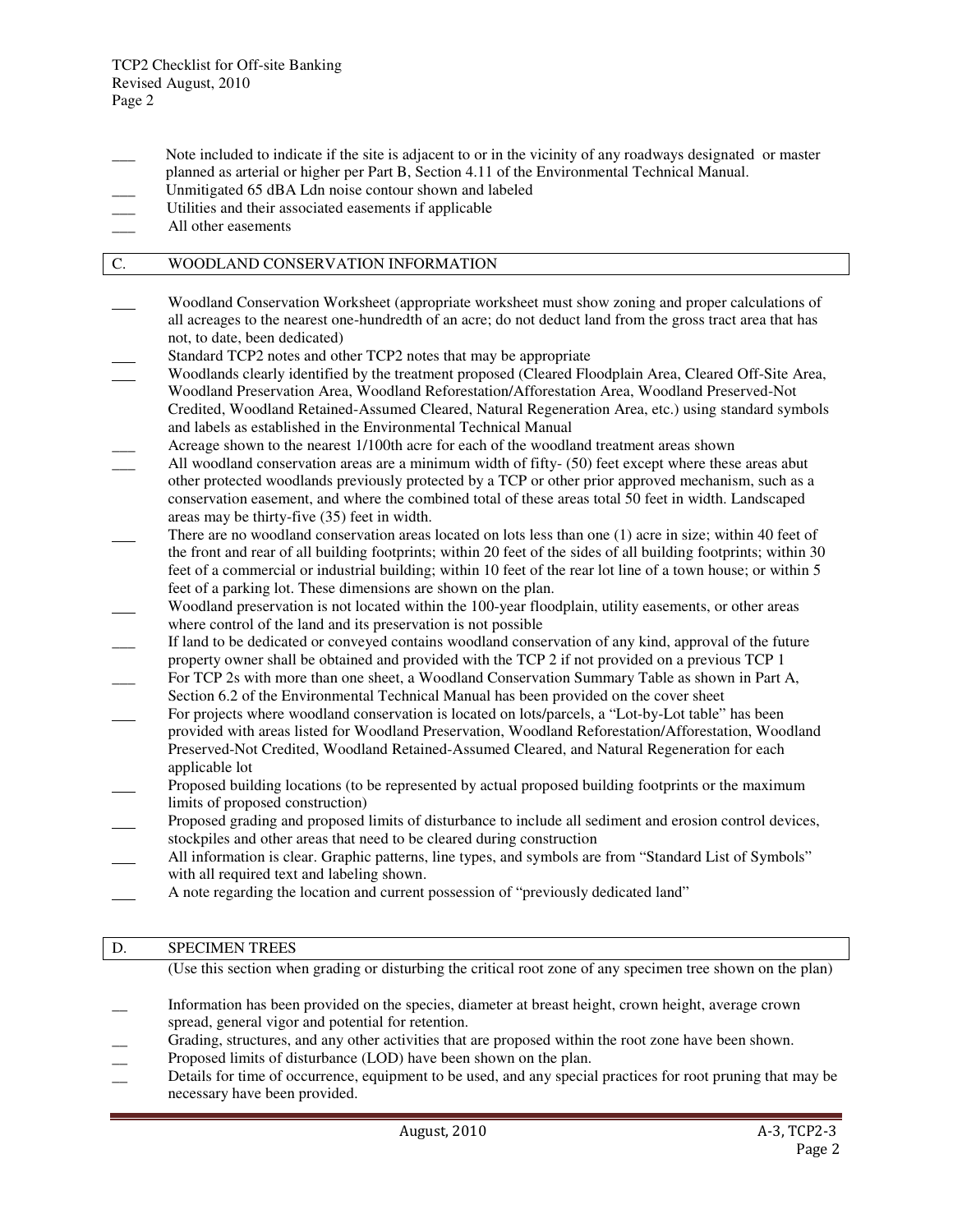- Details for any top pruning that may be necessary have been provided.
- Details of any fertilization or irrigation practices that are to be used have been provided.
- \_\_ Graphic and written details have been provided for all temporary or permanent tree protective devices to be used.
- Details about berms or swales that are to be constructed to prevent silt or contaminated runoff from wash pads, materials stock piles, vehicle parking areas, or equipment maintenance and storage areas from washing into the tree's root zone have been provided. Locations are shown on the plan.

#### E. SITE PROTECTION AND SIGNAGE

- Type and location of all tree protection devices are shown.
- Details for all protection devices are shown.
- All sign locations are shown.
- All sign details are shown.
- Statement on plan stating that the signs for planted areas are to remain in perpetuity; (signs for preservation areas may be removed after use and occupancy)
- Sign locations and details are shown for all woodland conservation preservation areas along the limits of disturbance and along roadways.

#### F. AFFORESTATION/REFORESTATION AREAS

(The following items must be addressed in text form and/or graphically shown on the plan)

#### Soil Conditions

- Amended soil ph.
- Soil compaction corrected
- Topsoil minimum depth
- Soil amendments? Organic other
- Soils stabilized?
	- Structural
	- Vegetative
	- Mulch
- Soils free of contaminants (oil products, concentrated soluble salts, ferrous iron, soluble aluminum, soluble manganese, and herbicides).

Hydrology

Hydrology of planting sites is suited to species selected.

Presence of Invasive Species

- \_\_\_ Invasive species present on site
- Management plan for invasive species

#### Site Preparation

- Ground cover will not adversely impact tree growth.
- Control of competing vegetation around trees.

#### Planting Stock

- Afforestation and reforestation is being provided on lots greater than one (1) acre in size.
- Planting stock seed source is from within the geographic region suited for growth in this area.
- Planting stock size is specified (seedling, whip, 1" caliper, 2" caliper, etc.)
- Planting stock meets the standards set by the American Nursery and Landscape Association.
- Seedling stock meets the following criteria:
	- Hardwoods 1/4" to 1/2" caliper with roots no less than 8" long
	- Conifers 1/8" to 1/4" caliper with roots not less than 8"long and top height of 6" or more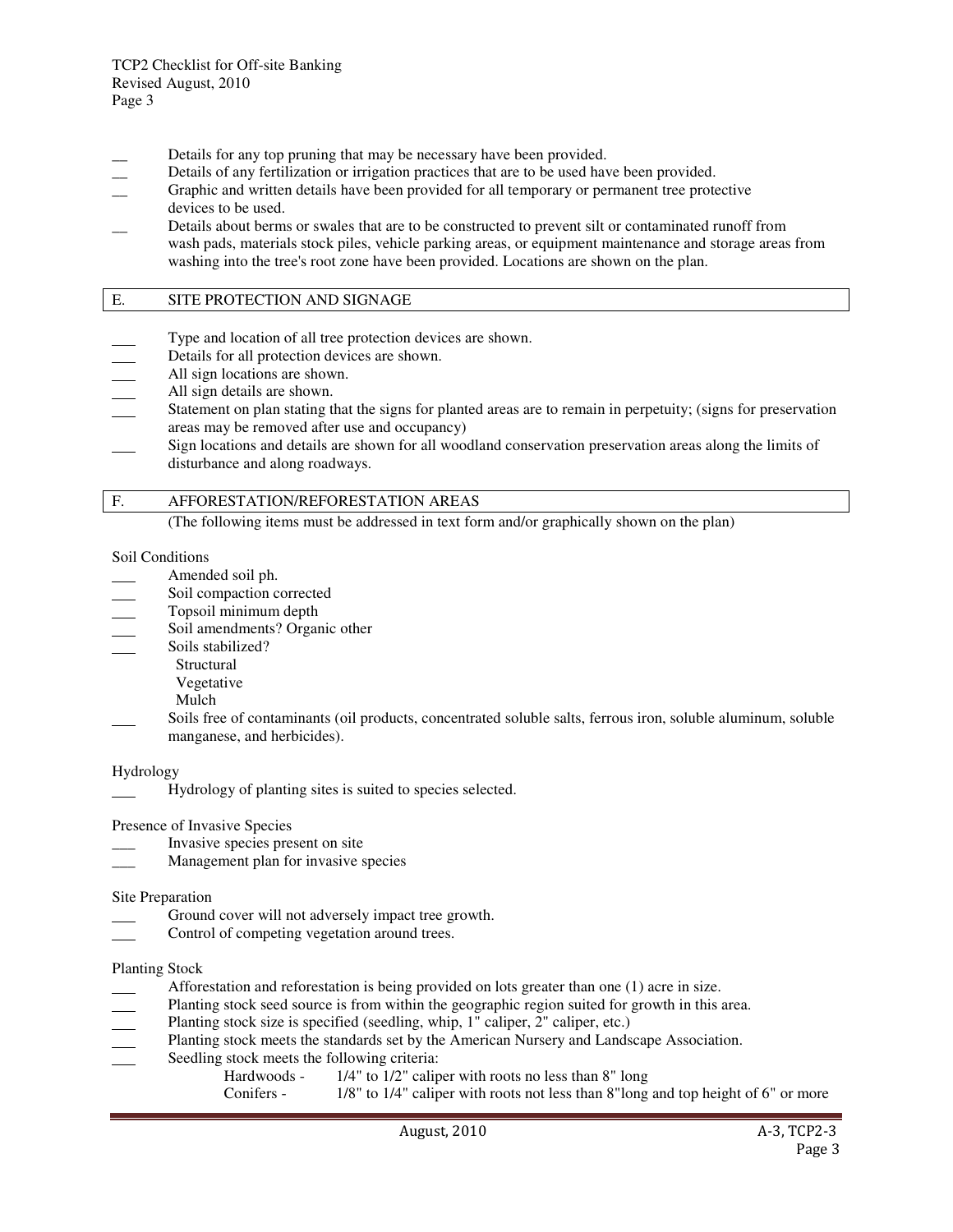- Shrubs 1/8" or larger caliper with 8" root system
- Containerized stock used has been noted.
- Species and quantities used are specified.
- Planting pattern is identified.

Planting Methods

- Detail of planting by hand.
- Detail of planting by machine.
- Schedule of tree planting activities (start and completion of each phase of work).
- Detail of planting method used for larger caliper stock. (A larger planting bed must be utilized. This should not be a drilled or dug hole 6 to 12 inches larger than the root ball or container)

### Planting Management Plan

- Information on site and tree maintenance is listed.
- Company or individual responsible for tree care is listed on the plan or detail sheet.
- Term of the Plan is no less than five years.
- Final expected survival is indicated.
- Follow-up care and maintenance (watering, fertilization, weeding, support plantings, etc. must be addressed).

Afforestation/Reforestation Notes

All applicable notes from the afforestation/reforestation section of the standard TCP 2 notes.

### Natural Regeneration

- Sufficient seed source
- Sampling points taken in areas under regeneration that has not yet achieved status of woodlands